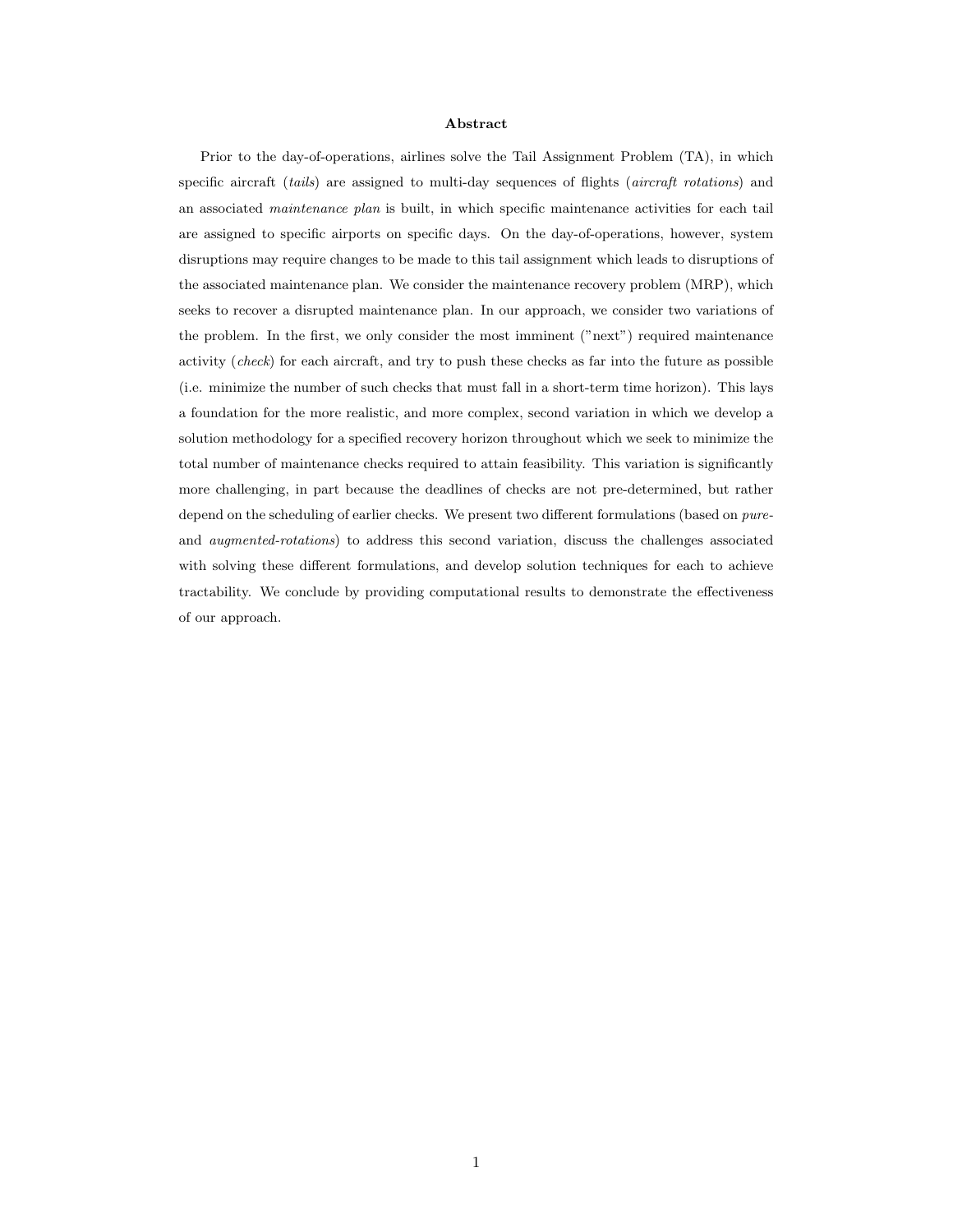# Methods for Improving Aircraft Maintenance Recovery

July 14, 2015

## 1 Introduction

## 1.1 Overview

Regular aircraft maintenance is paramount for safe operation. It is not just recommended by the aircraft manufacturer, but mandated by the government. In the United States, the Federal Aviation Administration (FAA) provides strict guidelines for all maintenance checks. Airlines must operate within these guidelines and may not place an aircraft into passenger service if a maintenance check has not been performed by its deadline.

Because aircraft are an airline's most expensive set of assets, their maintenance is an integral part of airline operations — and an expensive one. Aircraft maintenance accounts for a large portion of the operating expenses of any airline. For example, in 2010, Delta Airlines spent a total of \$1.6 billion USD, about 5% of its operating expenses, to maintain its fleet of approximately 750 aircraft [Delta, 2010], while US Airways spent approximately 6.5% of its operating expenses in 2010 on aircraft maintenance. [USAirways, 2010].

During the planning phase, an airline decides a set of flights for a given day. Subsequently, the airline determines all flights which will be flown by the same aircraft  $(tail)$  for a particular day (a line-of-flight or LOF). Several lines-of-flight together form rotations, which are then assigned to a particular aircraft.

An individual aircraft's maintenance requirements are a function of three factors: flight hours, cycles and calendar days. Flight hours refer to the difference between off-block and on-block time, while a cycle refers to a take-off and subsequent landing (one cycle) and calendar days refer to a day-count. *Maintenance counters* define the accounting standards in aircraft maintenance. Such counters generally include: 1) *flight-hours*, 2) cycles and 3) calendar days. Here, flight-hours refer to the *off-block* to *on-block* time, i.e. the time the aircraft departs the origin gate until it arrives at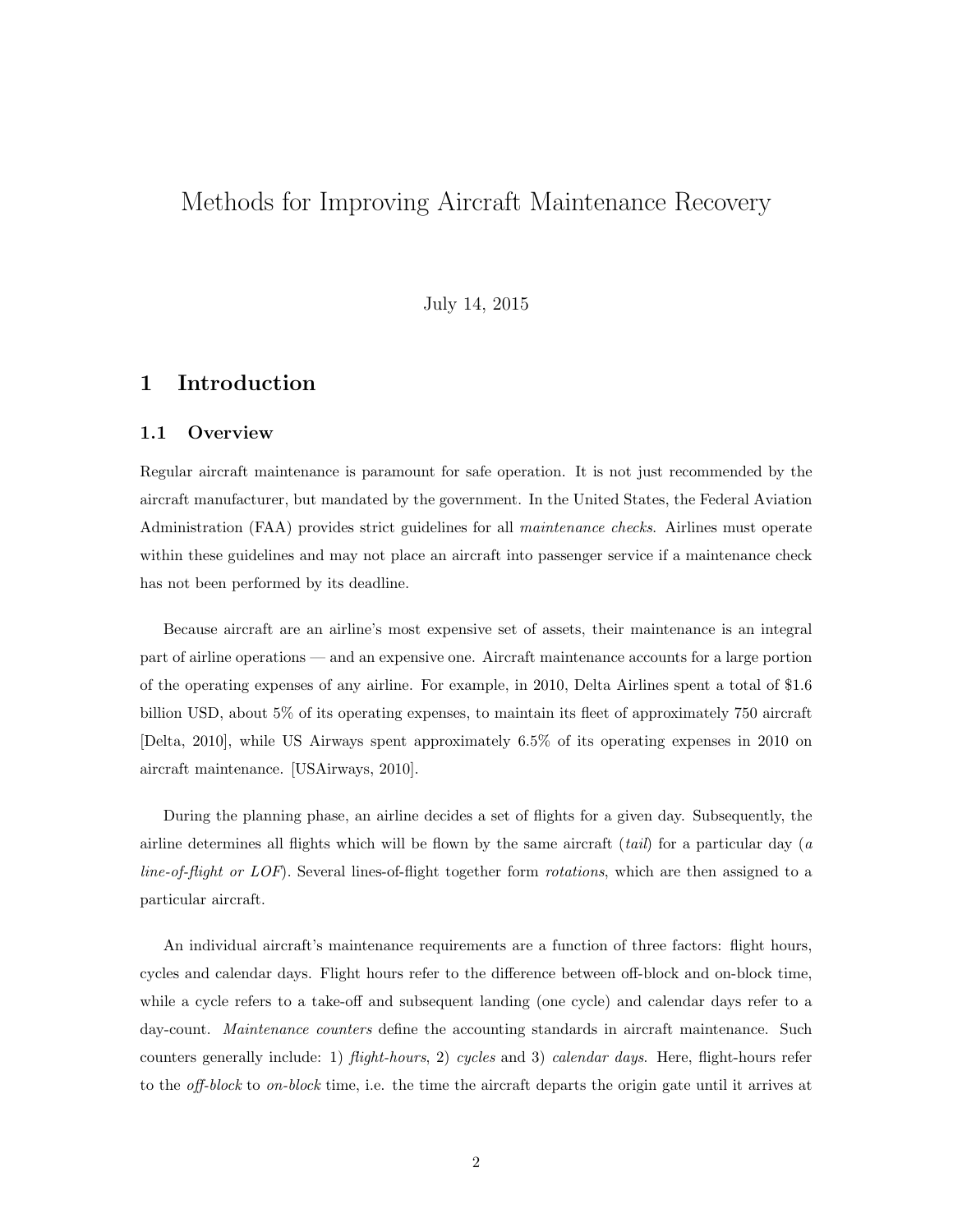the destination gate. Aircraft cycles count the number of take-offs and landings performed by an aircraft over the course of a specific time horizon.

The frequency of required maintenance based on these factors is, in turn, determined by the rotation assigned to the aircraft. Thus, when an airline designs a rotation, a *maintenance opportunity* (a block of time at a station where a maintenance check can be performed) must exist when one of these factors approaches a specific limit. For example, a maintenance check for a Boeing 737-300 might be required after every 40 flight hours. Thus, when an airline designs a rotation for an aircraft (during the planning phase), maintenance opportunities must exist every 40 hours (in this example) to ensure the plan's overall feasibility.

If an airline decides to change the routing for a particular aircraft, the maintenance requirements for that aircraft may change and the maintenance plan must be adapted. More specifically, a change in the rotation may require a particular aircraft to incur additional (unplanned) maintenance counters. In addition to changes in the maintenance counters, a rotation change may also remove maintenance opportunities, i.e. an aircraft may no longer overnight at a maintenance station as scheduled. In either case, maintenance recovery must be performed to ensure all aircraft do not exceed their maintenance limits and allow adequate opportunity for completion of maintenance checks.

In addition to the fact that maintenance deadlines are constantly changing as a function of the activities that are actually completed by each tail during operations, aircraft maintenance is further complicated by the resource restrictions that exist within a network. First, aircraft maintenance is limited to certain airports (stations) within an airline's network. Depending on the airline, such maintenance stations may exist only at the airline's major hubs, or alternatively, the airline has a designated maintenance hub. In addition to maintenance being limited to specific locations, maintenance stations feature a finite amount of capacity governed by the available man-hours that may be used to perform a maintenance check.

As we will demonstrate, the frequent changes in the deadline of maintenance checks due to changes in the planned rotations, along with limited availability of maintenance opportunities and resources, make maintenance planning and recovery difficult problems to solve. In the remainder of this paper, we uncover the difficulties when solving the maintenance recovery problem, addressing issues such as finding an initial solution for a short time horizon quickly and subsequently increasing the time horizon to provide a comprehensive maintenance plan.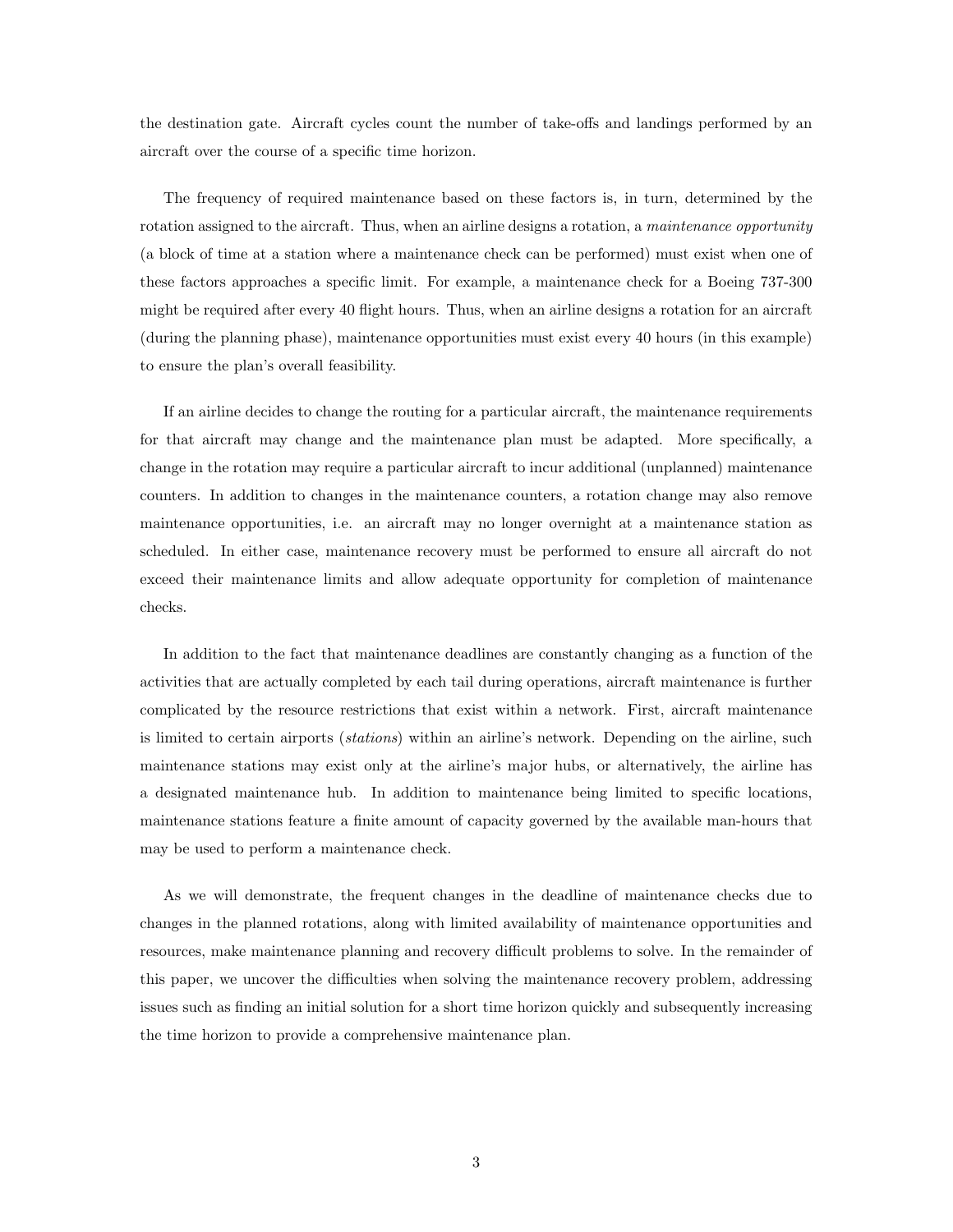### 1.2 Problem Description

Currently, most major airlines recover from maintenance disruptions manually. That is, a team of route planners is responsible for ensuring that aircraft reach maintenance stations before the deadline of a specific maintenance check. Given this manual process of finding appropriate lines-of-flight for aircraft, opportunity exists for both automation and optimization.

In our approach, we determine a recovered maintenance assignment subject to the most recent schedule changes that have been realized. More specifically, when an airline does an over-the-day tail swap, cancels flights, or in other ways performs operational recovery steps, the aircraft are disrupted from their current rotation. This in turn also leads to disruptions of the associated maintenance plan. We consider the Maintenance Recovery Problem (MRP) in which, at the end of the day, we build new rotations for each flight, and an associated maintenance plan that is feasible relative to these rotations. Note that in building new rotations, we only change the sequencing of the underlying lines-of-flights. The LOFs themselves are not changed, due to the importance of the pre-assigned aircraft turns in other aspects of the system's operations.

In our approach, we consider two variations of the problem. In the first, we only consider the next check for each aircraft, and try to push these checks as far into the future as possible. In the second, we consider the more realistic problem in which we minimize the *total* number of maintenance checks needed within a given time horizon to attain feasibility in a recovery horizon of multiple days. As we will demonstrate, this problem is considerably more difficult due to the interaction that exists between maintenance checks, i.e. the assignment of one check in turn determines the deadline for subsequent checks. We present two different formulations (based on *pure*- and *augmented-rotations*) to address the problem of determining the fewest maintenance checks needed to achieve feasibility within a recovery plan, discuss the challenges associated with solving these different formulations, and develop solution techniques for each to achieve tractability. We conclude by providing computational results to demonstrate the effectiveness of our approach.

#### 1.3 Research Contributions

The contributions of this research are two-fold. First, we provide a new approach to solving the maintenance recovery problem in which we address the most immediate maintenance concerns, while delaying the non-critical maintenance checks to the future. Second, we develop an optimization model to schedule not only the most immediate, but all future maintenance checks within a give time horizon. As we will demonstrate, this problem is considerably more difficult due to the interaction that exists between maintenance checks, i.e. one check determines the deadline for subsequent checks.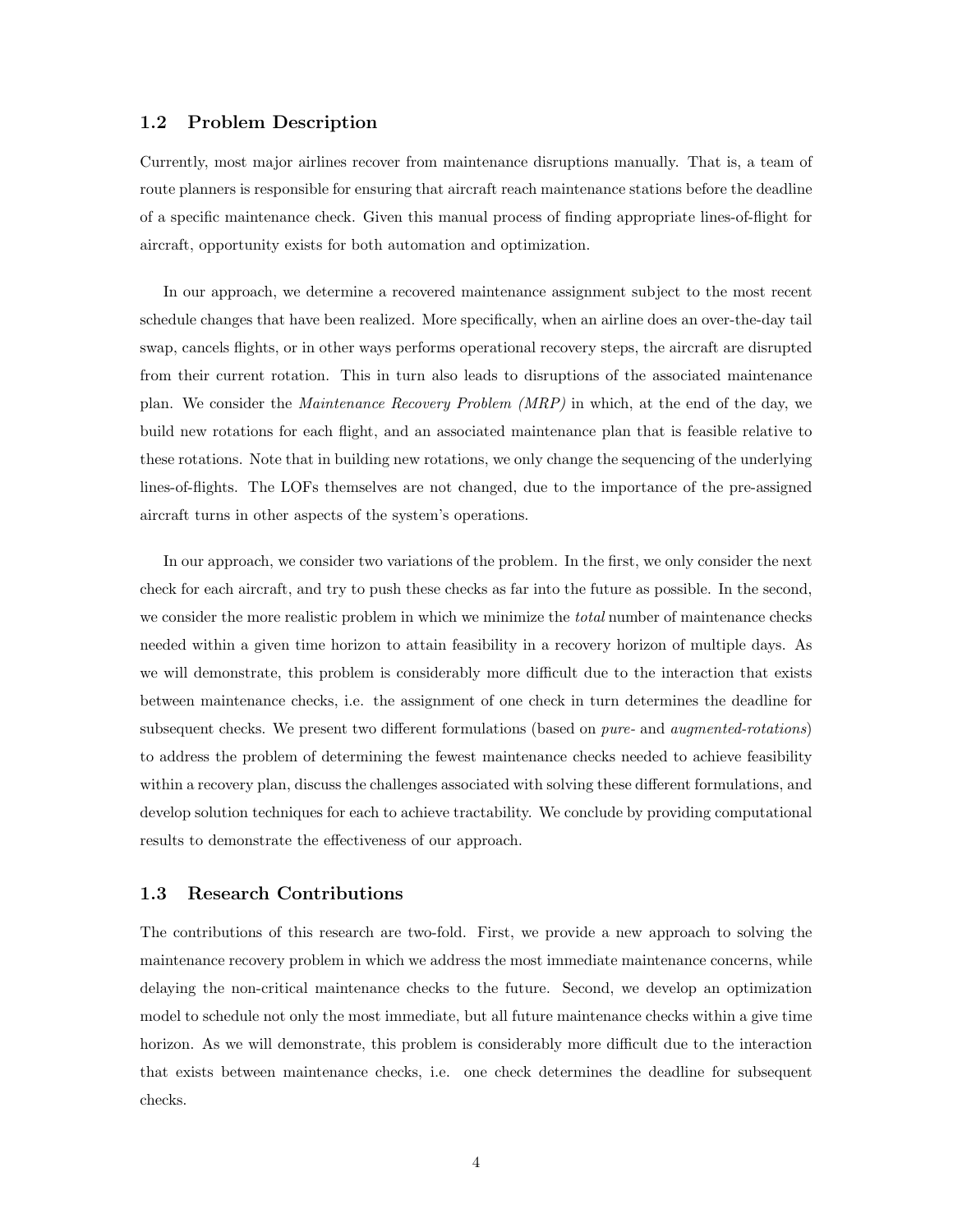The remainder of the paper is organized as follows. In  $\S2$ , we provide an overview of the airline planning process and current maintenance operations. We also provide the context for the maintenance recovery problem. In §3 we introduce related literature. Next, in §4 we solve a simplified version of the MRP in which we only consider the immediate (next) maintenance requirements for each aircraft. In §5, we solve the recurring maintenance recovery problem which not only provides immediate recovery, but also offers insights into workload capacity planning for future maintenance checks. Finally, we offer conclusions and future research ideas in §6.

## 2 Airline Planning and Maintenance Operations

## 2.1 Airline Planning Process

To begin the planning process, an airline sets its schedule of daily-repeating flights for a fixed time period, for example, a quarterly schedule. Given the set of flights, the fleet assignment problem is then solved, assigning each flight a specific aircraft type. Once fleeting is completed, the schedule can be decomposed by fleet type and, for each fleet type, the *crew scheduling problem* and maintenance routing problems are solved.



Figure 1: Typical Airline Planning Process

Within maintenance routing, the lines-of-flight are first constructed. These lines-of-flight are then used to construct maintenance-feasible aircraft rotations. Initially, the rotations are not assigned to specific aircraft (and, in fact, may be modified on a daily basis once the operation of the schedule begins), but they provide a mechanism for ensuring that a maintenance-feasible set of rotations exists before the schedule is set. This process is illustrated in Figure (1).

## 2.2 Maintenance Planning

To perform maintenance planning, it is important to realize the connection between a day-long sequence of flights that will be flown by a single, common aircraft, i.e. LOF, and its implication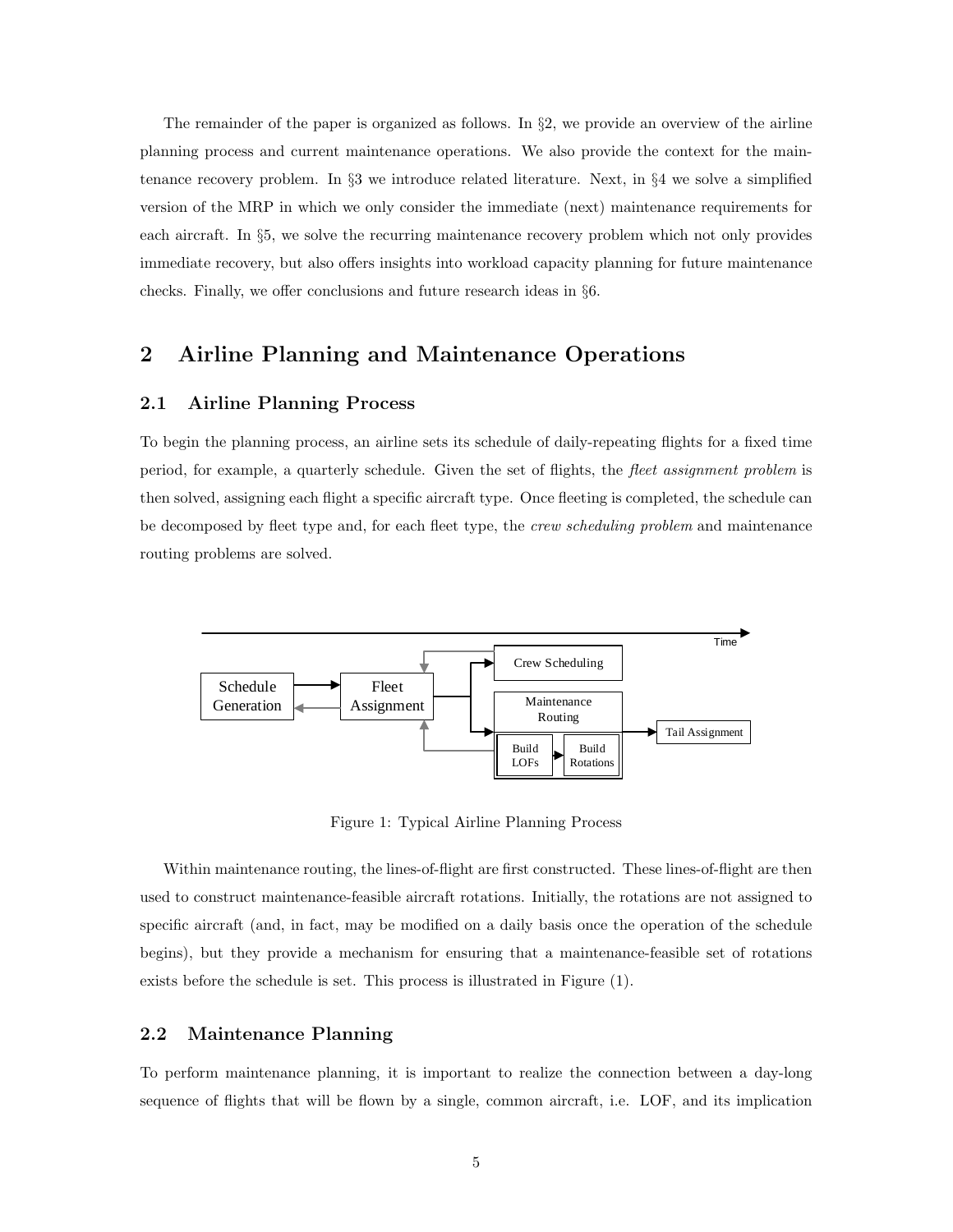on aircraft maintenance. A line-of-flight contains a set of flights, each with a value for a respective maintenance counter that when summed defines the number of flight-hours and cycles for the entire LOF.

Next, each type of aircraft is required to periodically undergo a set of maintenance checks, where the frequency depends on the values of different maintenance counters. When solving the Tail Assignment Problem, feasibility is established by guidelines set forth by the Federal Aviation Administration (FAA) in conjunction with aircraft manufacturers in the United States. For example, an aircraft might be required to receive a small-size  $(A)$  check every 40 flying-hours to continue legal operation. Although our approach is not limited to specific checks, we consider those checks common to most commercial airlines, including A, B and C checks, each with different limits and requirements, in our computational experiments.

A maintenance check is further defined by a man-hour requirement at a maintenance-capable station in the flight network. This requirement comes in two forms. First, for a check to be completed at a maintenance station, the aircraft must be on the ground for a sufficiently-long time window, e.g. 8 hours (typically overnight). Furthermore, each check features a specific number of man-hours that must be allocated (from the total available capacity at a maintenance station) for this particular check. It should be noted that each station provides only a finite number of man-hours of available maintenance capacity on any given day. Both of these limits (time-window and available capacity) must be observed for a maintenance check to take place.

It should be noted that we define a maintenance check relative to the state of the system on the day-of-operations, i.e. time-zero. In other words, given the current set of counters of a specific aircraft and its planned future rotation, we can identify the *next* required maintenance check of each type that must be completed by each aircraft. For example, suppose we have an aircraft that at the beginning of the day holds 32 flight-hours on its clock. Furthermore, we have two possible choices for line-of-flight assignment for the day, as seen in Figure (2). In this case, we could assign line-of-flight  $\#2$  with 7.25 hours, but not line-of-flight  $\#1$  with 9 hours as this would exceed the 40 hour limit for an A-check.

We note that in the first problem that we address, our focus is to schedule the first of each (recurring) type of check — that is, we only schedule one check of each type for each aircraft as necessary to ensure a maintenance-feasible plan. In the second problem, we expand this into all maintenance checks required for specific future time horizon.

Finally, aircraft can only receive maintenance at specific stations in the flight network. These maintenance stations provide man-power capacity for a subset of maintenance checks that may be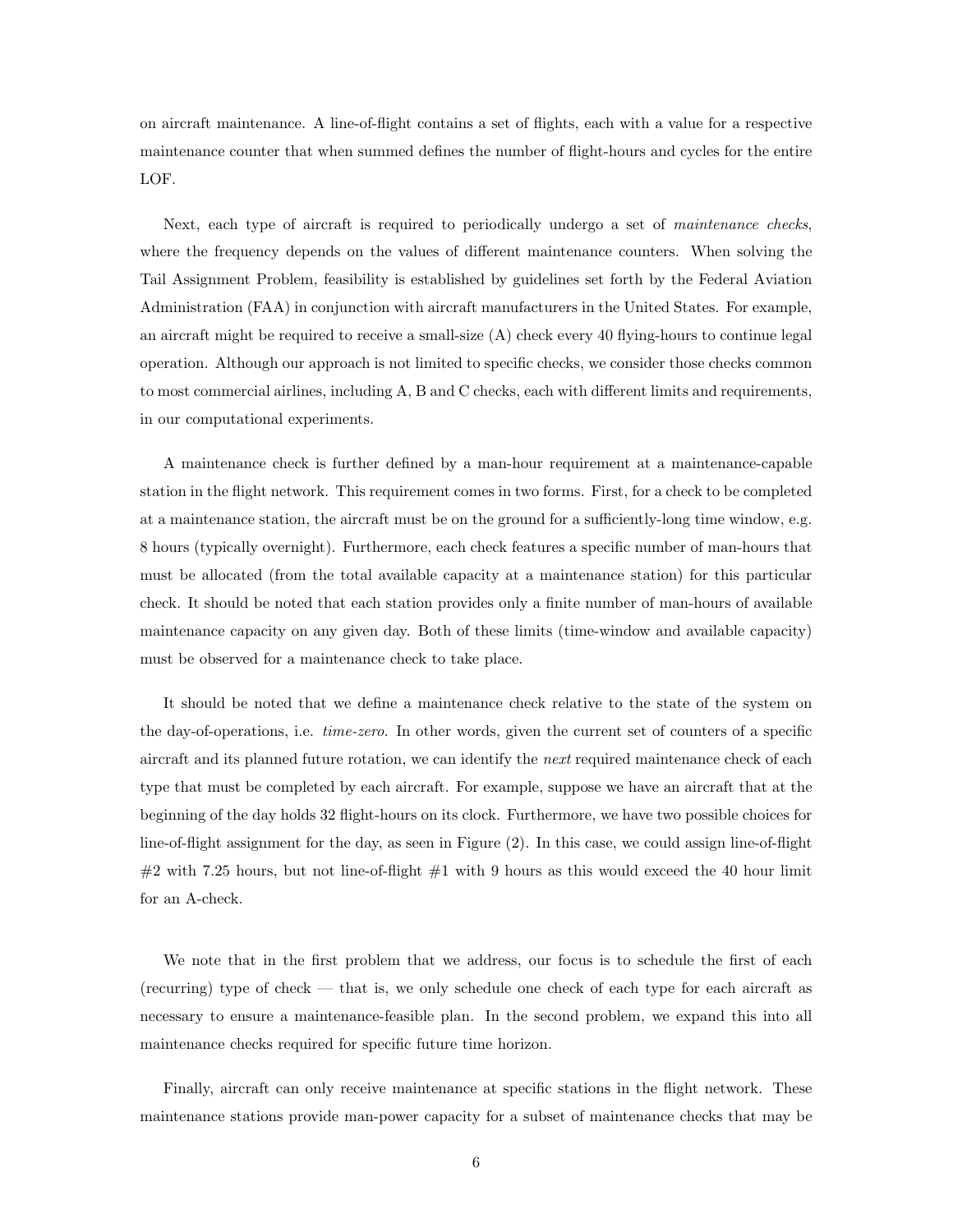

Figure 2: Various lines-of-flight with different maintenance counters

performed at the respective station. When an aircraft visits one of these stations during an overnight stop, we refer to this as a *maintenance opportunity*. That is, if a tail is scheduled to spend the night at a maintenance station (maintenance is generally performed overnight when aircraft utilization is low) which is equipped to perform maintenance for the appropriate fleet type and of the appropriate check, then an opportunity exists.

### 2.3 Maintenance Recovery Process

Upon reaching the day-of-operations, the airline planning process has ended and the implementation stage has begun. However, upon execution, this particular plan may change due to unforeseen circumstances. For example, a station manager may request to swap two aircraft to mitigate a delay situation. When such a swap occurs, aircraft will generally trade the entire remainder of their respective lines-of-flight, which alters the remaining rotation and thus may make the current maintenance plan infeasible, either because the maintenance counters will change or because the tail will no longer reach an intended maintenance station at the right time.

For example, in Figure (3), we have the current status of two tails in our network that are candidates for a swap. Suppose that due to a disruption, one of these tails has to perform the rotation shown in Figure (4). In such a case we note the dramatically different values for the final state of each of the tails at the conclusions of these rotations. More specifically, we note that Tail  $#2$  would now quickly approaching its cycle limit if we assigned it to the new LOF that contains four cycles over the course of a day.

In a disruption scenario, an airline will modify aircraft rotations. With the set of tails with their current maintenance state and a set of LOFs that need to be covered in the future, we can formulate and solve an optimization problem in which we first attain a feasible a solution that minimizes the number of maintenance requirements. That is, we begin with information about the tails' current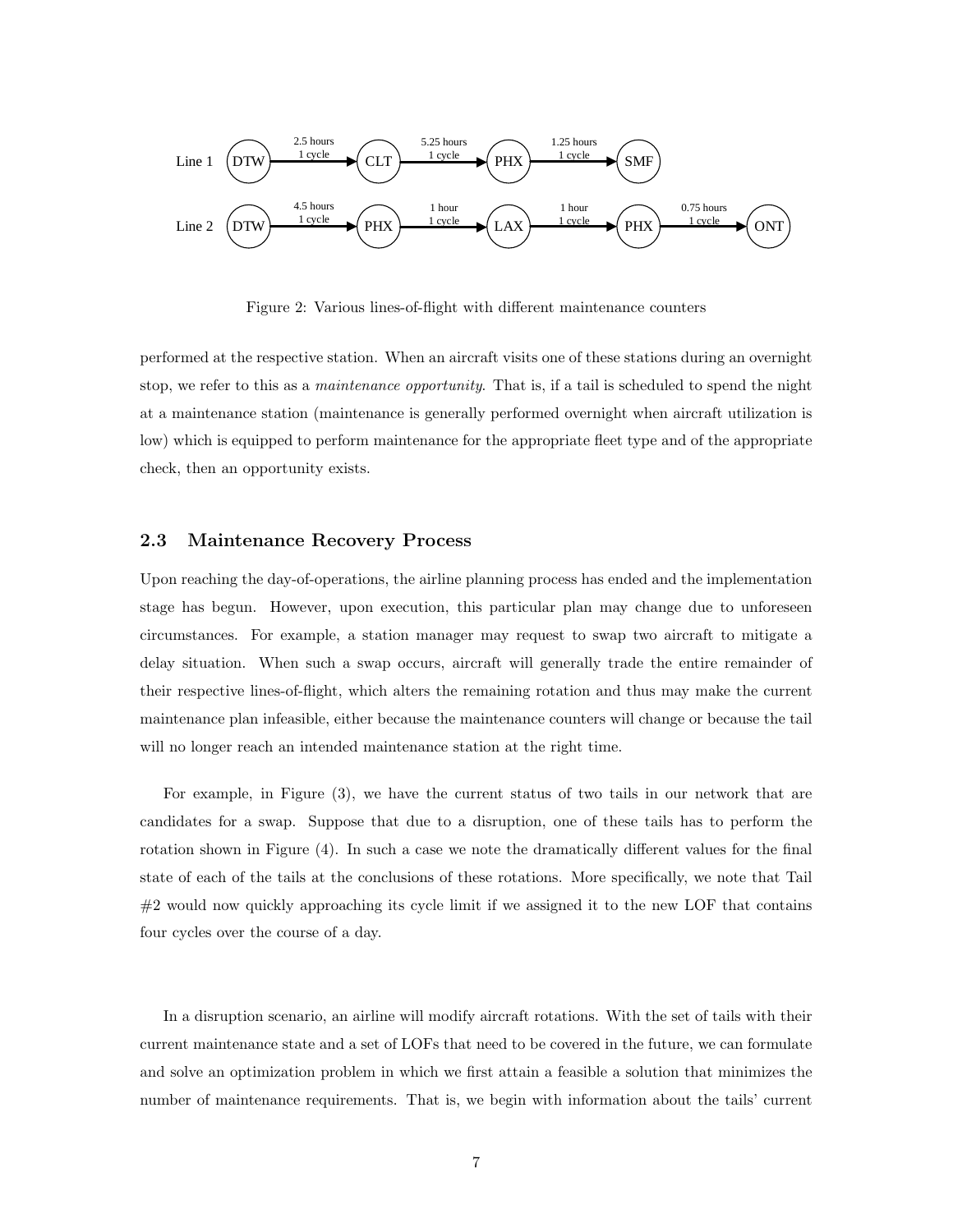| Tail 1  |               | Current | Limit |
|---------|---------------|---------|-------|
| A-check | Hours $(H)$ : |         | 40    |
|         | Cycles (C):   |         | 10    |
|         |               |         |       |
| Tail 2  |               | Current | Limit |
| A-check | Hours $(H)$ : | 15      | 40    |
|         | Cycles (C):   |         |       |

Figure 3: Current state of two tails in a network



Figure 4: Example final state of each aircraft with assignment of line-of-flight

state at the end of the day (location and counts towards checks). In the first version of the problem, we build new rotations with accompanying maintenance plans to cover the most imminent check of each type. We then extend the problem definition to consider a pre-defined time horizon. In both versions of the problem, we enforce capacity limits that exist at each maintenance facility.

### 2.4 Sample Recovery Allocation

To further illustrate the maintenance recovery process, we consider a small instance of this problem. Consider a tail, Tail  $#1$ , on the beginning of the day-of-operation. The tail's current maintenance counter status is shown in Figure (5). For simplicity, we only consider A and B-checks in this example. Figure (6) presents two possible rotations for this tail with respective maintenance opportunities. Based on the selected rotation and its current status, the tail must complete an A-check in the near future. Upon execution, the maintenance recovery problem can choose the first rotation and thus perform the A-check at the termination of line-of-flight 3 at the end of day 3 as seen in Maintenance Assignment 1. This would reset the counters for the A-check at the beginning of day 4 as shown in the diagram.

Alternatively, the A-check could also take place at the termination of line-of-flight 2 with the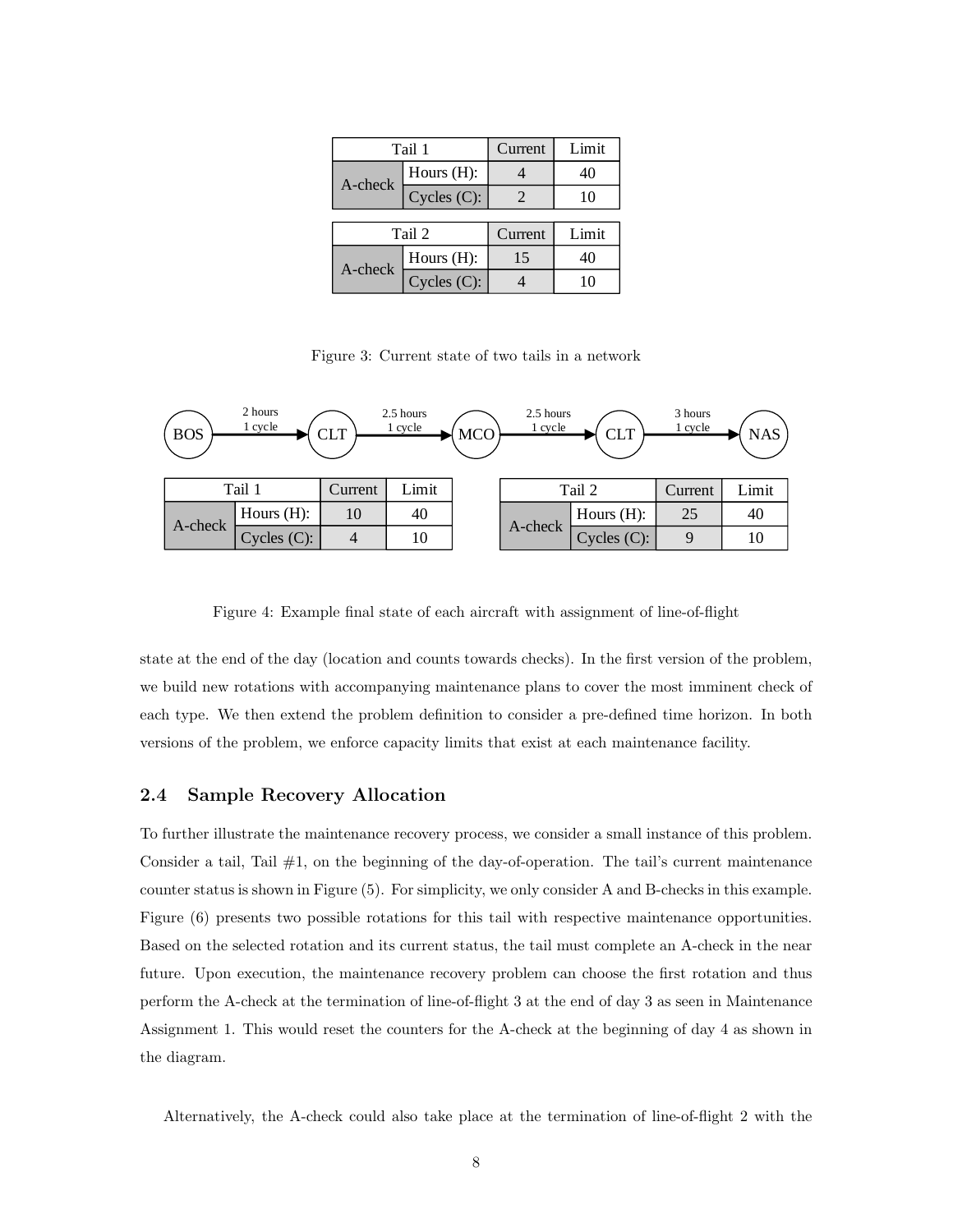| Tail #1        |                | Current | Limit |
|----------------|----------------|---------|-------|
| A-check        | Hours $(H)$ :  |         | 40    |
|                | Cycles $(C)$ : |         | 10    |
| <b>B-check</b> | Hours $(H)$ :  | 20      | 100   |
|                | Cycles (C):    | 10      | 50    |

Figure 5: Tail  $#1$ : Beginning maintenance counter status

assignment of the second rotation. This example illustrates the various choices that exist when scheduling a maintenance check for an aircraft through the assignment of various rotations. Furthermore, this example demonstrates the types of choices the optimizer will have when scheduling rotations with interspersed maintenance checks.



Figure 6: MRP rotation assignment decision example

## 3 Literature Review

Airline maintenance planning has been studied extensively. The survey paper by Gopalan and Talluri [1998] provides a general overview of the aircraft (tail) assignment problem. One of the earlier formulations of the tail assignment problem is illustrated in Clarke et al. [1997]. The authors in this paper consider the assignment of aircraft to flights without maintenance planning implications for man-power capacity planning. Additional work by Cohn and Barnhart [2003] integrates the flight-crew planning process with aircraft maintenance routing to derive synergies in the planning process.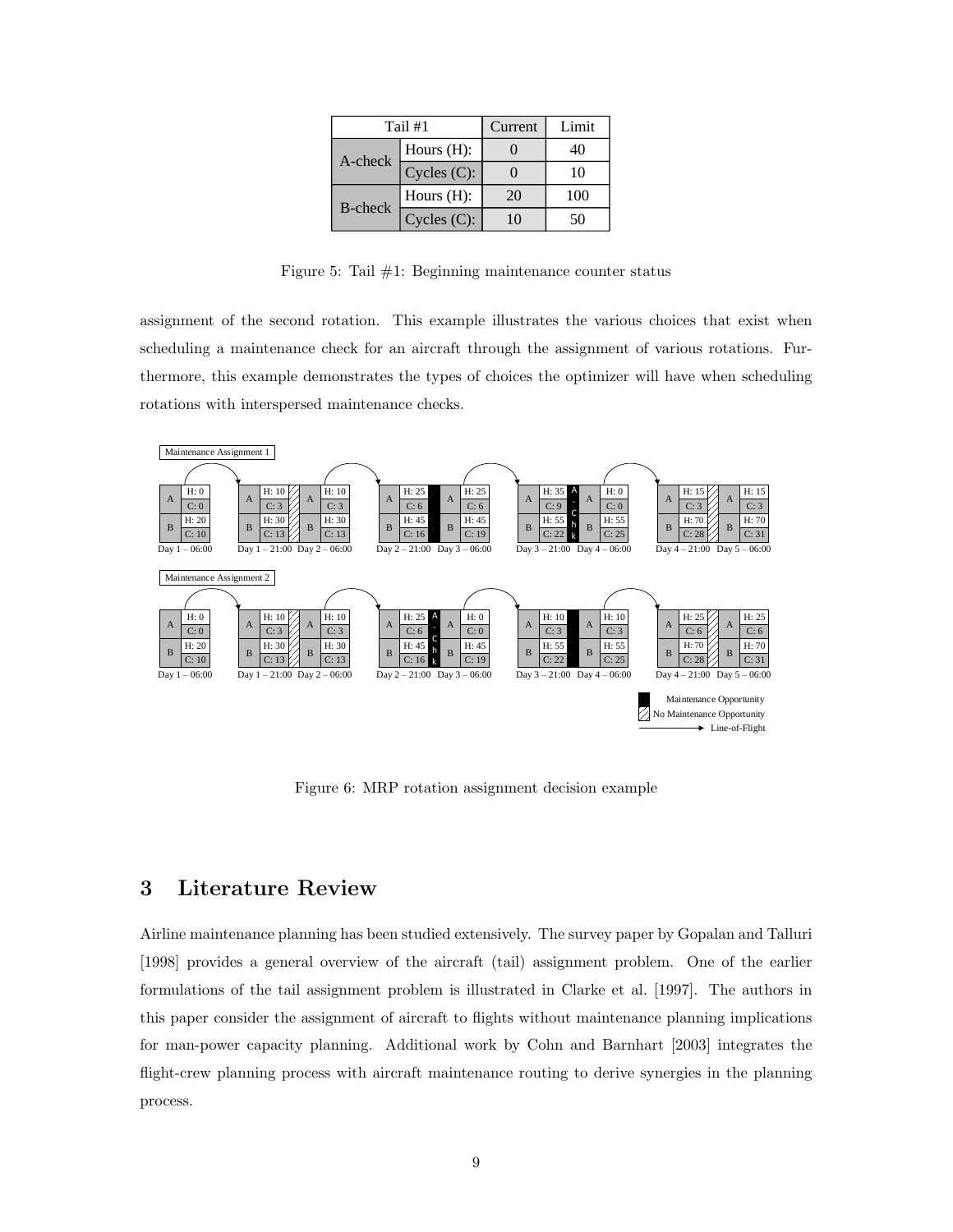In Sriram and Haghani [2003] the authors investigate maintenance planning by assigning aircraft to flight legs so as to minimize the cost of the maintenance that is performed. The proposed solution approach uses a heuristic that is computationally fast. On the other hand, in Yan et al. [2004] the authors address the problem of manpower supply planning. Aircraft are scheduled to receive their respective A- and B-checks given the manpower that is available at certain maintenance stations in the network. The authors solve their problem using a mixed-integer programming approach.

Applying a Lagrangian relaxation solution approach to the tail assignment problem is explored in Daskin and Panayotopoulos [1989]. Here, the authors use a Lagrangian relaxation approach to determine the assignment of aircraft to routes with the objective of maximizing profit. The authors note that the Lagrangian approach is effective at providing a bound on the optimal solution and when paired with heuristic approaches provides a good solution to the assignment problem.

Airline recovery models have received more recent attention. Work from Sarac et al. [2006] focuses on solving a one-day operational maintenance routing problem. Authors employ a branchand-price approach to solve an optimization problem that minimizes total daily maintenance costs, while ensuring all aircraft remain within legal flying parameters. In Abdelghany et al. [2008], the authors pose a holistic airline schedule recovery framework by which various operational constraints are taken into consideration. Here, the authors pre-process a set of recovery networks that can be implemented as over-the-day disruptions take place. The authors note that the effectiveness of this approach is governed by the flights/aircraft ratio, an indicator of the possible number of assignments and thus a surrogate for the size of the optimization problem. In Eggenberg et al. [2010], the authors focus on a total recovery solution including passengers and crew rotations.

In our approach we focus strictly on the tail assignment and its maintenance implications, while placing emphasis on solution speed and the level of maintenance coverage. That is, we only consider aircraft maintenance implications and thus can build a recovery plan quickly. In our approach, we operate at the lines-of-flight level and are able to solve longer horizon models because crew and through-connections are not changed. To achieve this, we implement decompositions approaches including column-generation.

## 4 First Maintenance Check Problem

In this section, we focus on maintenance recovery from the perspective of the *first* maintenance check. That is, at most one check is scheduled for each type for each tail over the recovery horizon. In the First Maintenance Check Problem (FMCP), the objective is to assign maintenance-feasible rotations to each aircraft, minimizing the number of maintenance checks performed over the planning horizon while still ensuring that no aircraft violates its most imminent check of each type and ensuring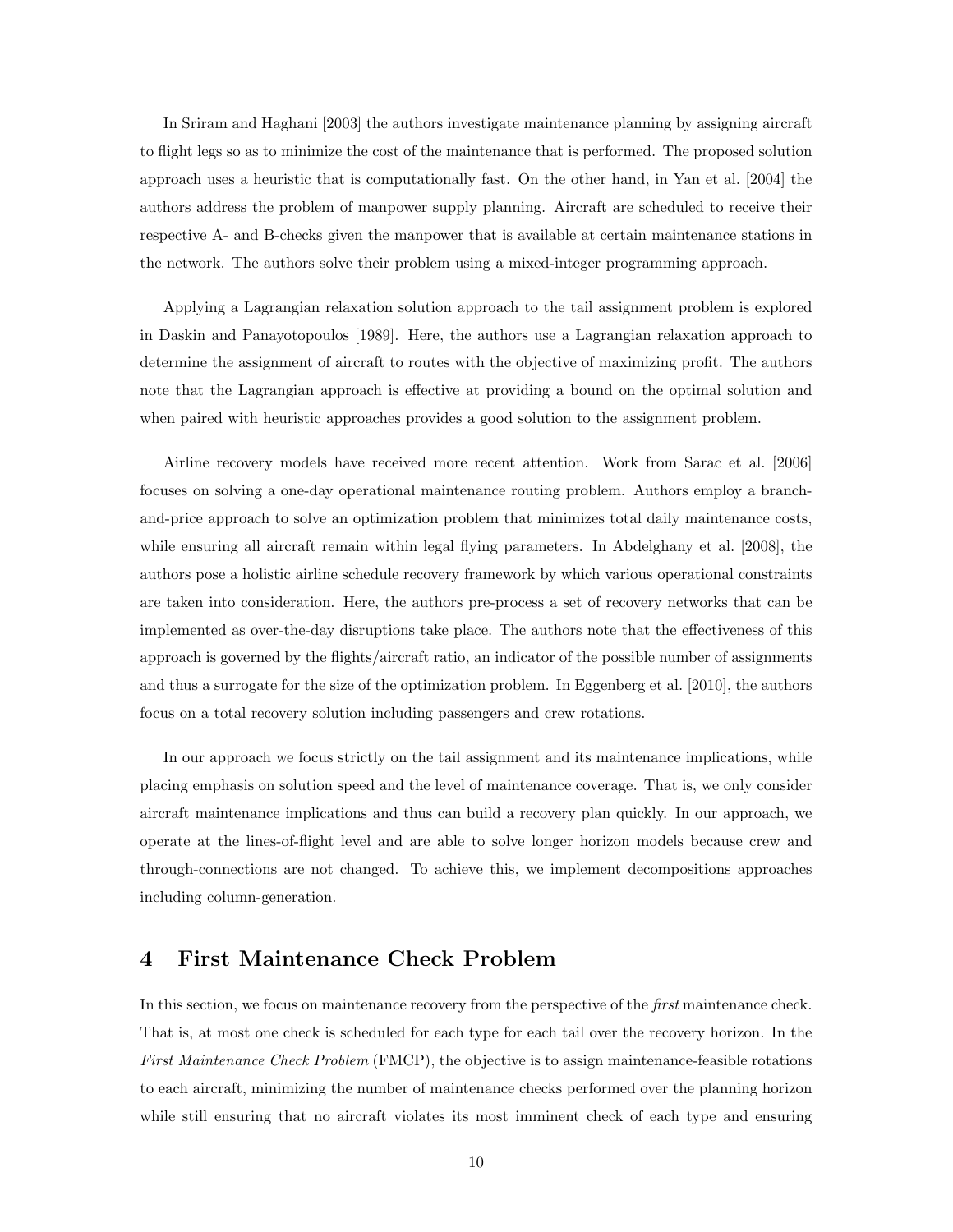that each LOF is covered and maintenance station capacity is observed. We emphasize that in our solution approach we only modify the sequences of LOFs that form each rotation, but not the LOFs themselves. Changing LOFs would force the airline to incur additional costs by redefining crew rotations, as well as other strategic decisions related to LOF construction.

Our formulation for this problem is based on two sets of decision variables. First, we determine whether or not to assign specific, pre-defined rotations (i.e. sequences of LOFs) to specific tails. Second, we determine where within their assigned rotations each tail receives its first check of each type. The notation for this model is as follows.

#### Sets

| T                  | The set of tails.                                                            |
|--------------------|------------------------------------------------------------------------------|
| $\left( \right)$   | The set of days in the planning horizon.                                     |
| M                  | The set of maintenance stations in the network.                              |
| R                  | The set of all possible rotations.                                           |
| $R(t) \subseteq R$ | The set of all rotations that can be assigned to tail $t, \forall t \in T$ . |
| L                  | The set of lines-of-flight.                                                  |
| $\mathcal{C}$      | The set of check types.                                                      |

#### Parameters

| $\theta_c$    | The amount of maintenance man-hour capacity required for maintenance check                                             |
|---------------|------------------------------------------------------------------------------------------------------------------------|
|               | $c, \forall c \in C.$                                                                                                  |
| $\nu_{rdm}$   | A binary parameter that is 1 if rotation $r$ overnights on day $d$ of the planning                                     |
|               | horizon at maintenance station $m, \forall r \in R, \forall d \in D, \forall m \in M$ .                                |
| $\delta_{lr}$ | A binary parameter that indicates if line-of-flight $l$ is contained in rotation $r$ ,                                 |
|               | $\forall r \in R, \forall l \in L.$                                                                                    |
| $\rho_{md}$   | The available capacity at station m on day d in the planning horizon, $\forall m \in$                                  |
|               | $M, \forall d \in D.$                                                                                                  |
| $r_{dt}^{cr}$ | A binary parameter that is 1 if rotation $r$ requires the first check of type $c$ to be                                |
|               | completed by day d for tail $t, \forall d \in D, \forall t \in T, \forall c \in C, \forall r \in R(t)$ . The choice of |
|               | rotation implies the deadline for the first maintenance check.                                                         |

### Variables

| $x_{tr}$   | a binary variable that is 1 if rotation r is assigned to tail $t, \forall t \in T, \forall r \in R(t)$ .  |
|------------|-----------------------------------------------------------------------------------------------------------|
| $w_{tcmd}$ | a binary variable that is 1 if tail t receives the first check of type c on day d of                      |
|            | the planning horizon at station $m, \forall t \in T, \forall d \in D, \forall c \in C, \forall m \in M$ . |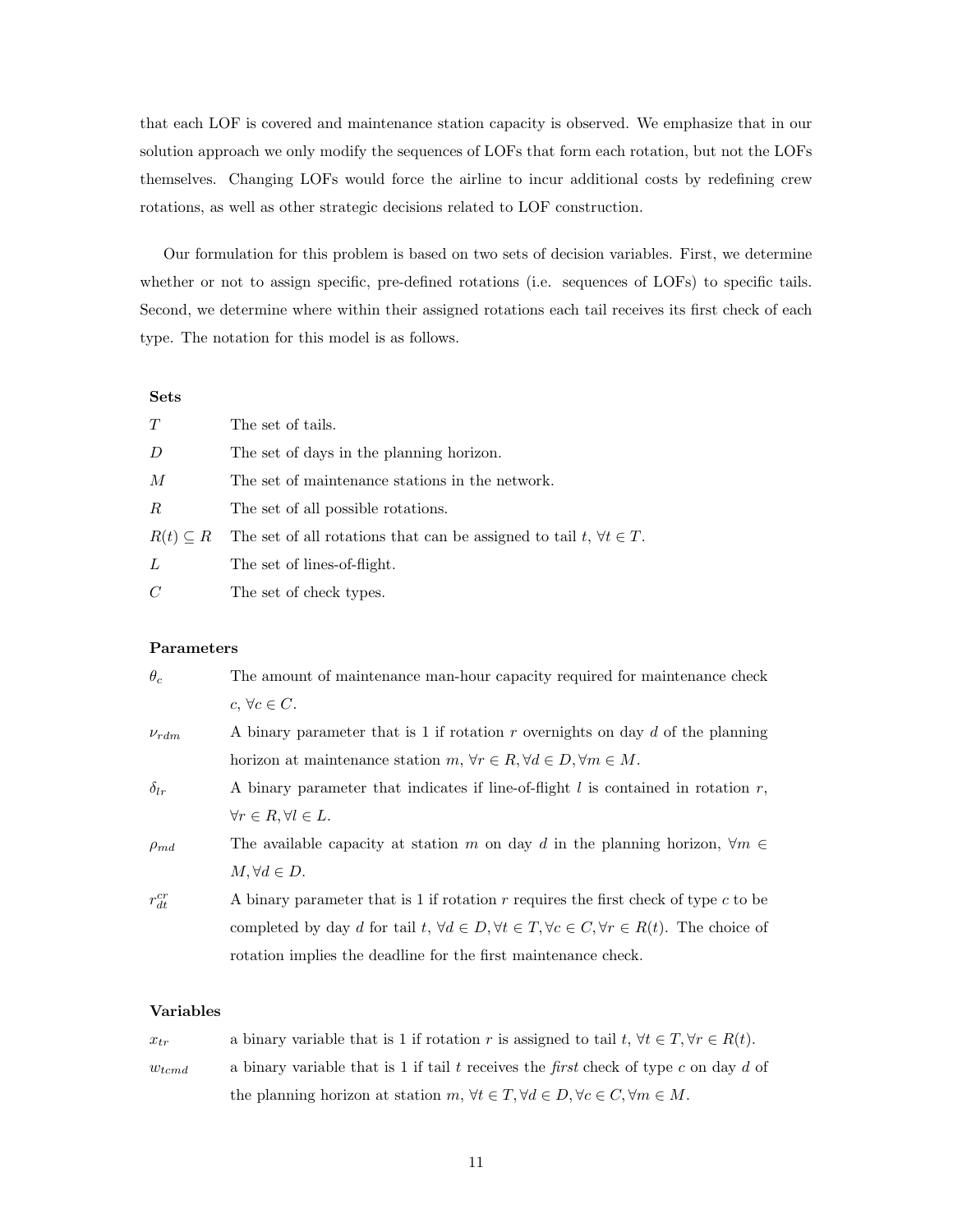Objective:

$$
\min \sum_{t \in T} \sum_{c \in C} \sum_{m \in M} \sum_{d \in D} w_{tcmd} \tag{1}
$$

Subject to:

$$
\sum_{t \in T} \sum_{r \in R(t)} \delta_{lr} x_{tr} = 1 \qquad \qquad \forall l \in L \quad (\gamma_l) \qquad (2)
$$

$$
\sum_{r \in R(t)} x_{tr} = 1 \qquad \qquad \forall t \in T \quad (\theta_t) \qquad (3)
$$

$$
\sum_{m \in M} \sum_{\substack{d_1 \in D:\\d_1 \le d}} w_{temd_1} - \sum_{r \in R(t)} r_{dt}^{cr} x_{tr} \ge 0 \qquad \forall t \in T, \forall d \in D, \forall m \in M, \forall c \in C \quad (\alpha_{tdmc}) \tag{4}
$$

$$
w_{tcmd} - \sum_{r \in R(t)} \nu_{rdm} x_{tr} \le 0 \qquad \forall t \in T, \forall m \in M, \forall d \in D, \forall c \in C \quad (\beta_{tmdc}) \tag{5}
$$

$$
\sum_{c \in C} \sum_{t \in T} \theta_c w_{temd} - \rho_{md} \le 0 \qquad \forall m \in M, \forall d \in D \quad (\kappa_{md}) \tag{6}
$$

$$
\forall t \in T, \forall r \in R(t) \qquad (7)
$$

$$
w_{temd} \in \{0, 1\} \qquad \forall t \in T, \forall c \in C, \forall m \in M, \forall d \in D \qquad (8)
$$

In this approach, the objective function in equation (1) minimizes the total number of maintenance checks to be performed during the planning horizon by deciding which rotation to assign to each tail in fleet. The input set of candidate rotations are constructed by definition to be maintenance feasible, meaning that each rotation includes at least one maintenance opportunity prior to the deadline (which depends on the rotation) of its first maintenance check. Note that, for some rotations, it will not be necessary to perform the first maintenance check within the time horizon; selection of such rotations is what allows the objective function to vary.

 $x_{tr} \in \{0, 1\}$ 

In constraint (2), we require that all lines-of-flight in the schedule are covered. Next, in constraint (3) all tails are permitted to perform exactly one rotation. Constraint (4) requires that if a rotation requires a maintenance check by a particular deadline, then this check must be scheduled on (or before) this particular deadline. The second term determines which day the check is due on, as a function of the chosen rotation, and the first term then ensures that the check occurs by that due date. Constraint (5) requires that a maintenance check can only be scheduled on a given day at a given station if the tail is assigned to a rotation that overnights at that station on that day. Finally, constraint  $(6)$  requires that station capacity constraints are observed. Constraint  $(7)$  and  $(8)$  require variable integrality. In addition, dual variables for all constraints are given in parenthesis.

#### Solving the First Maintenance Check Problem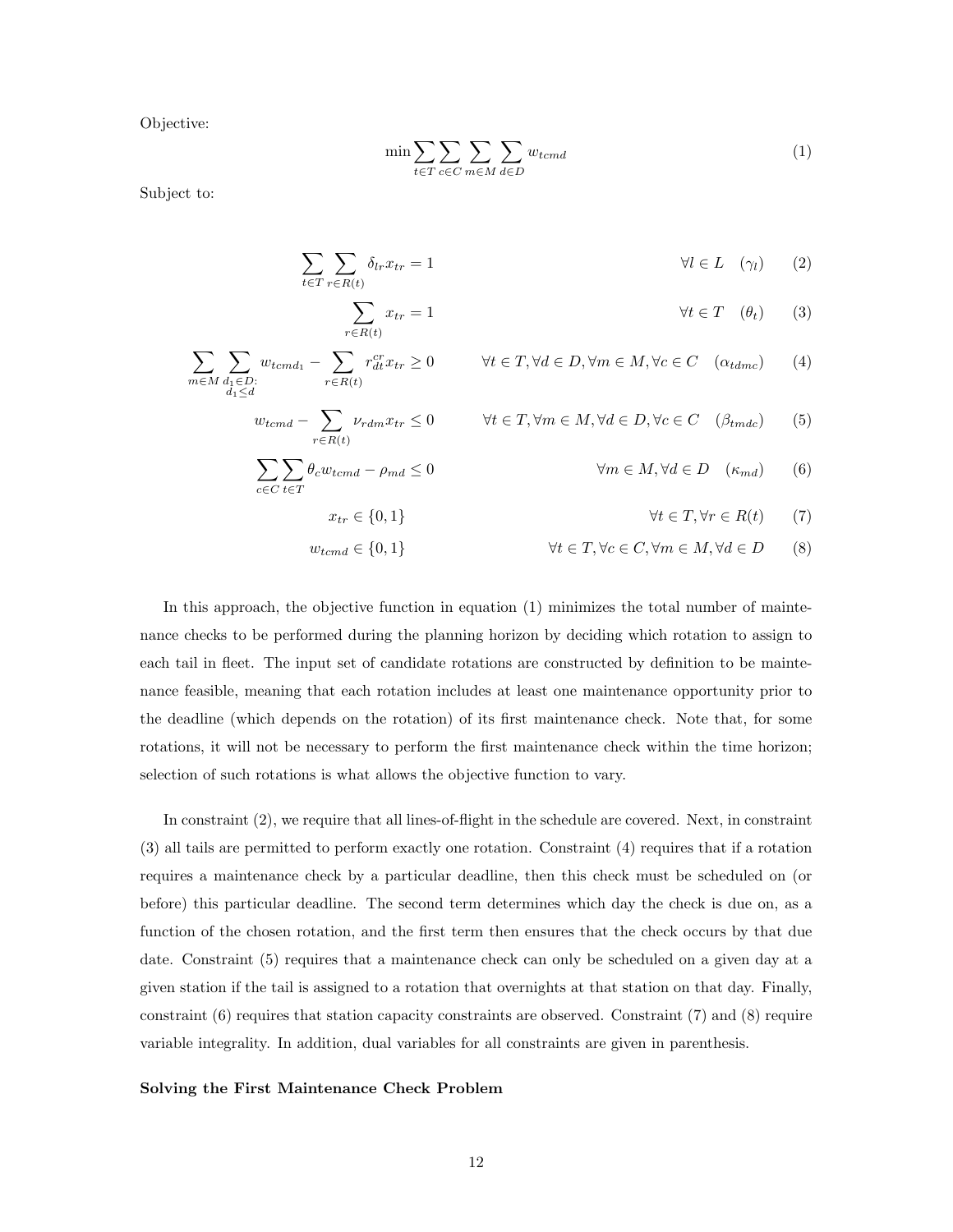Note that this formulation has a very large number of variables, including one for every feasible aircraft rotation. The vast majority of these variables will have value zero in the optimal solution, however, suggesting the value a column-generation based approach.

In the traditional column-generation framework, the restricted master problem is solved which provides dual (pricing) variables to determine if new columns should be included in the problem. A secondary optimization problem, the pricing problem, is then solved to determine the additional columns (in our case rotations) to include. An example of this is seen in Barnhart et al. [1998].

In our approach, we are actually able to enumerate all valid rotations that can be formed by combining the input lines-of-flight. As noted before, we are not changing the construction of LOFs, but rather focus on the combinations of LOFs to form rotations. This reduces the complexity of the optimization problem by reducing the overall decision space required by the model.

Although it is tractable to enumerate all feasible rotations, it is not practical to explicitly include them in the integer program. Instead, we use the dual variables of the primal problem to directly to compute the reduced cost of all additional rotations in our candidate set. Any rotations with negative reduced cost are then included in the next iteration.

Using the dual-variables from the restricted master problem we can determine the reduced-cost for all additional rotations as follows:

$$
\overline{c_{rt}} = 0 - \sum_{l \in L} \delta_{lr} \gamma_l - \theta_t + \sum_{t \in T} \sum_{m \in M} \sum_{d \in D} \sum_{c \in C} r(d, t, c, r) \alpha_{temd} + \sum_{t \in T} \sum_{m \in M} \sum_{d \in D} \sum_{c \in C} \nu_{rdm} \beta_{tmdc}
$$
\n(9)

We apply the resulting dual variables directly to the set of off-line generated rotations, which is saved from one iteration to the next. Any rotation that has a negative reduced cost will then be included in the restricted master LP problem, which is subsequently resolved to obtain new dual variables. This process continues until either no rotations provide a negative reduced cost or all rotations have been included in the master problem. At this point, we solve the restricted master problem, with all variables that have been priced into the problem, as an IP. Note that this is heuristic, as we are not pricing out new rotation at each node of the branch-and-bound tree.

We apply our approach to real-world data from a major domestic US carrier data. We consider a data set for a medium size airline with a 5-day planning window, including 71 aircraft and 2,176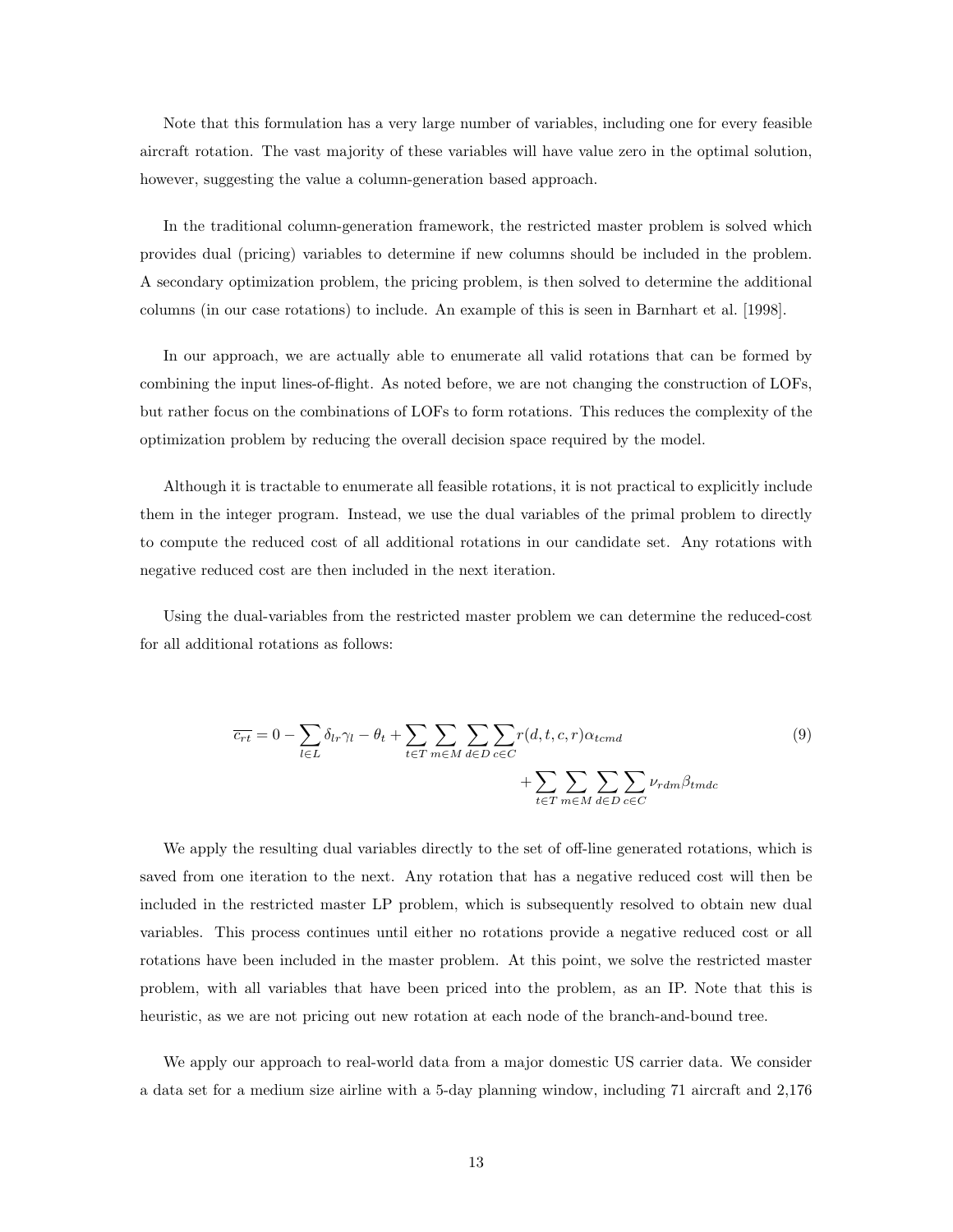flights over this horizon. A total of 104 iterations are required to solve the LP relaxation of FMCP for this instance.

Given the iterative nature of the column-generation solution algorithm, with each step additional rotations are included in the restricted master problem. The effectiveness of our algorithm is a function of the number of rotations that must be included to attain a solution. Figure (7) illustrates the number of rotations that must be included to attain a feasible solution. For our medium size airline, at the optimal solution, we include 15, 048 rotations out of a possible 856, 537 rotations.

For comparison purposes only, we illustrate both the LP and IP objective function value during each iteration. That is, at each iteration of the restricted master problem, we solve both the LP and the corresponding IP, to investigate gaps and run times. Once the LP has been solved to optimality, we solve the IP one final time, with all generated columns, to find a final (heuristic) solution to the problem.



Figure 7: Number of rotations generated by iteration, cumulatively

Finally, we evaluate our approach in terms of overall runtime. We solve many iterations of the restricted master problem in sequence, each one adding new rotations to the set of included candidate rotations. With each of these subsequent problem instances, the solution time to determine the optimal solution will increase due to the increase in the overall size of the problem from the inclusion of additional rotations. However, as illustrated in Figure (8), each iteration for our instance of the problem solves in a matter of seconds, which demonstrates the effectiveness of our approach.

As noted in the figure, the solution to the IP is also relatively fast and requires at most 45 seconds. Due to the random starting nature of the branching process, we note some variation in the solution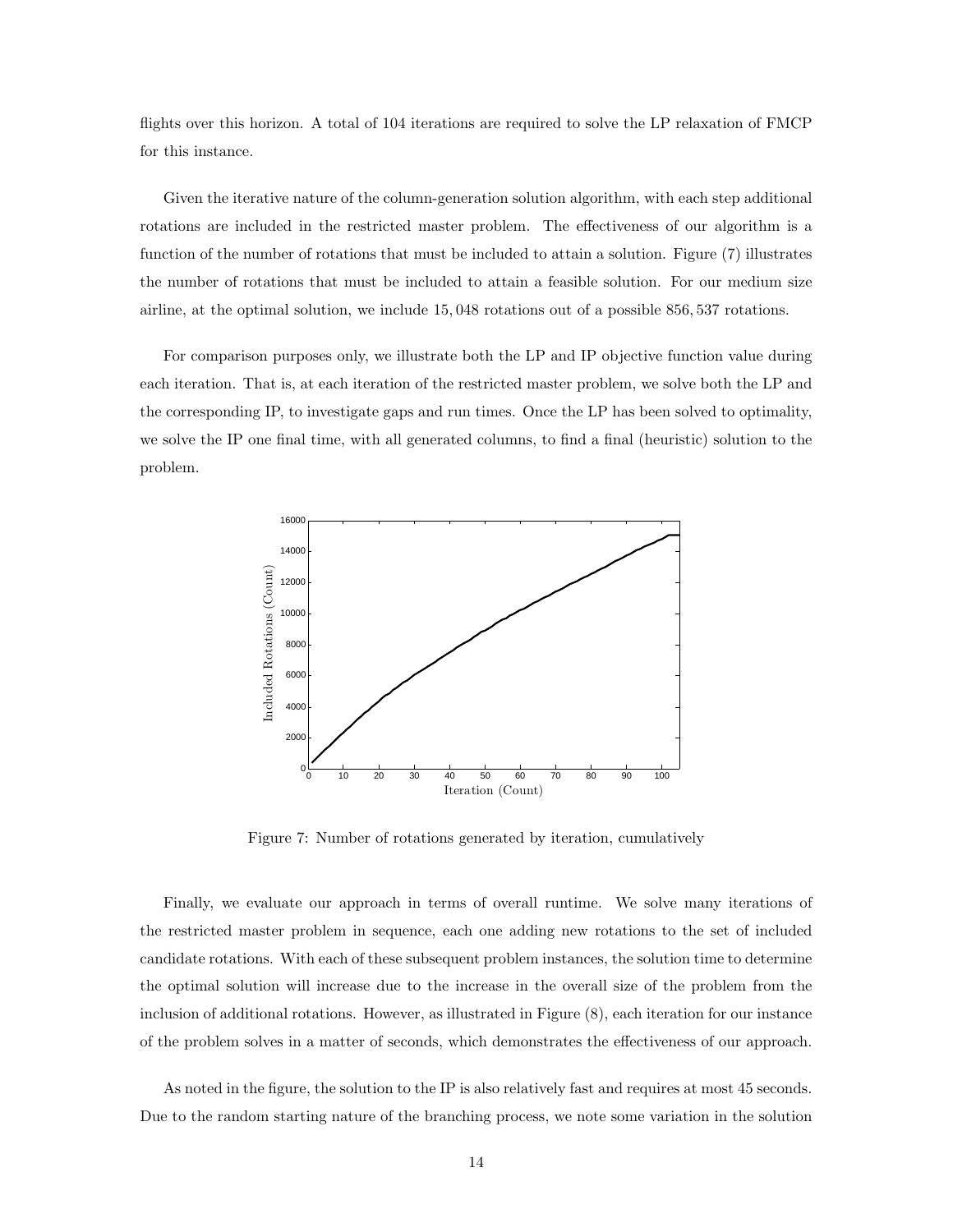time, however, on average, it tends to increase with each iteration count. For our data instance we can solve the the FMCP in about two minutes (81 seconds for the LP column-generation process and 45 seconds for the IP branching process) using this modified column-generation approach.



Figure 8: Required solution time per iteration of column generation algorithm

In this section, we provided a heuristic solution to the problem of scheduling the *first* maintenance check, while choosing a particular rotation for each tail. We solve this problem quickly (2 minutes) and provide a maintenance feasible assignment for a 5-day horizon. However, scheduling only the first check ignores the underlying recurrence of a maintenance check. That is, the decision of scheduling the first A-check impacts the decision on the second A-check, which in turn affects the third A-check and so on. In the next section, we consider the problem in which we not only consider the next check, but all subsequent checks that fall into the planning horizon.

## 5 Recurring Maintenance Check Problem

## 5.1 Recurring Maintenance Checks

The recovery problem we have discussed up to this point is a simplification of the real-world problem, in that we only consider the first (i.e. next due) maintenance check of each type, ignoring any future checks that may be required. Ignoring such future checks, however, poses several difficulties.

Omitting all future checks may lead to invalid, maintenance-infeasible tail assignments. More specifically, if we only consider the next check, there is no guarantee that a future maintenance check can be reached, because the underlying network structure may not allow the aircraft to reach a subsequent maintenance station when required. Furthermore, by disregarding future checks, we also ignore maintenance station capacity.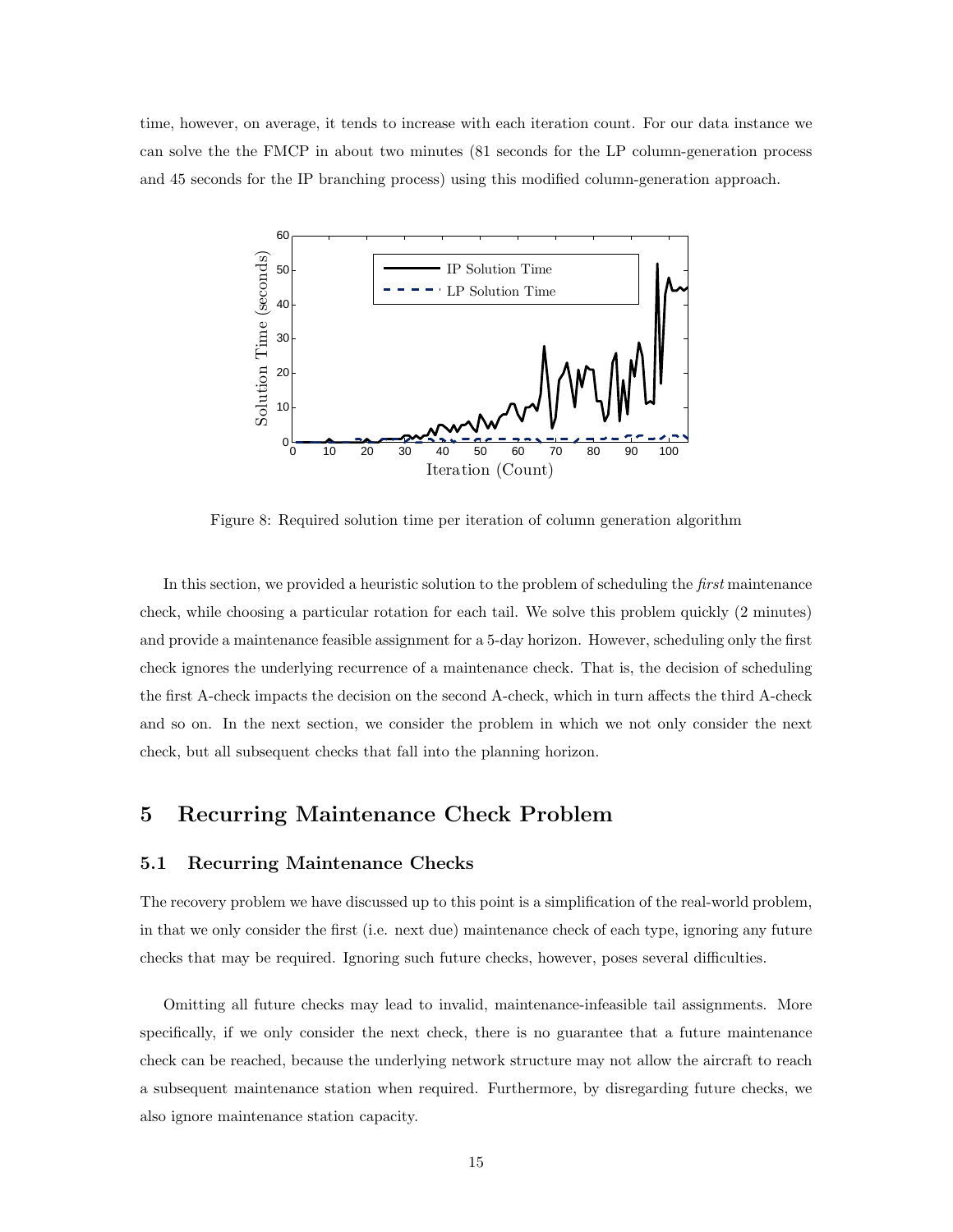Our work so far has provided us with insights which we will now apply to solve the more realistic (and more challenging) problem in which we consider not only the first, but subsequent maintenance checks as well. Scheduling subsequent checks increases the problem complexity, not only because the total number of maintenance checks increases, but also because the decision regarding the deadline of one check determines the deadline of the subsequent check and so on. We refer to this problem as the Recurring Maintenance Problem (RMP).

To illustrate the increased complexity of scheduling recurring maintenance checks, consider the following example. Figure (9) shows the current state of the maintenance counters on a particular tail, Tail #1, which has just completed an A-check. Given this status, we can assign several possible rotations each with their associated maintenance plan that specifies the times as to when the next, and all subsequent, A-checks will take place over a five day planning horizon.

| Tail 1  |               | Current | Limit |
|---------|---------------|---------|-------|
| A-check | Hours $(H)$ : |         |       |
|         | Cycles (C):   |         | חי    |

Figure 9: Tail 1: Beginning A-check status

As noted in Figure (10), the first maintenance plan schedules an A-check on Day 3, satisfying the 40-hour flight limit. The decision to schedule the check on day 3 then enables the next A Check to take place on day 5. In contrast, the second maintenance plan performs the first A-check one day earlier. This then reduces the time before the second check, which now would be infeasible on day 5.

Performing this check early also forces the second subsequent check to be performed a day earlier on day 4. There are several additional plans (not-illustrated) in this scenario, where checks are performed earlier than specified by the deadline. Note, that in this case, plan 1 provides for a higher utilization of the assigned aircraft between maintenance, while the second plan may be desirable in cases of limited maintenance capacity. In other words, plan 2 could be more desirable if day 4 (from plan 1) would contain a large number of other checks from other aircraft.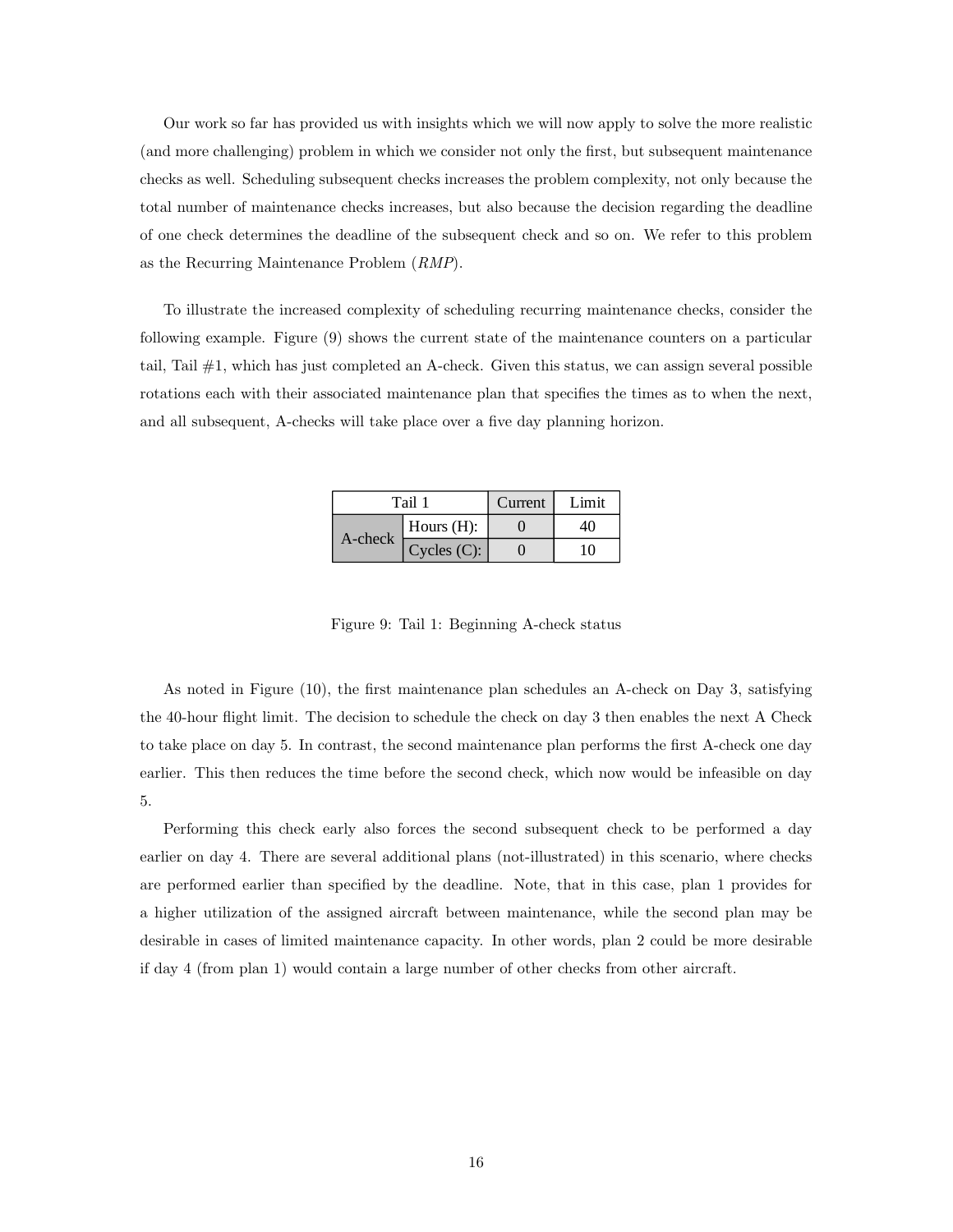

Figure 10: Maintenance A-check assignments with recurrence

## 5.2 Pure Rotation-based Approach

#### 5.2.1 Pure Rotation-based Formulation

To solve the recurrent maintenance check problem, we explore two alternatives which we will refer to as: 1) the pure rotation-based approach and 2) the augmented rotation-based approach. The difference between these two approaches manifests itself in the variable definition. For the pure rotation-based approach, the primary decision variable only represents information about the assigned rotations, while in the augmented approach, the primary decision variable represents maintenance scheduling information, in addition to the rotation information.

To formulate the pure rotation-based approach, we introduce the following (additional) notation.

#### Sets

 $N(c)$  The maximum number of checks of a given type c required over a planning horizon,  $\forall c \in C$ . This is computed by the total days in the horizon divided by shortest maintenance counter.

#### Parameters

- $r(d_e, d_s, t, c, r)$  This parameter is 1 if tail t last received maintenance of check type c on  $d_s$  and will require its subsequent check by day  $d_e$  if assigned to rotation r,  $\forall d_e, d_s \in D, \forall t \in T, \forall c \in C, \forall r \in R(t).$
- $m(r, d) \in M$  An binary parameter that provides the station where rotation r overnights on day d of the planning horizon,  $\forall r \in R, \forall d \in D$ .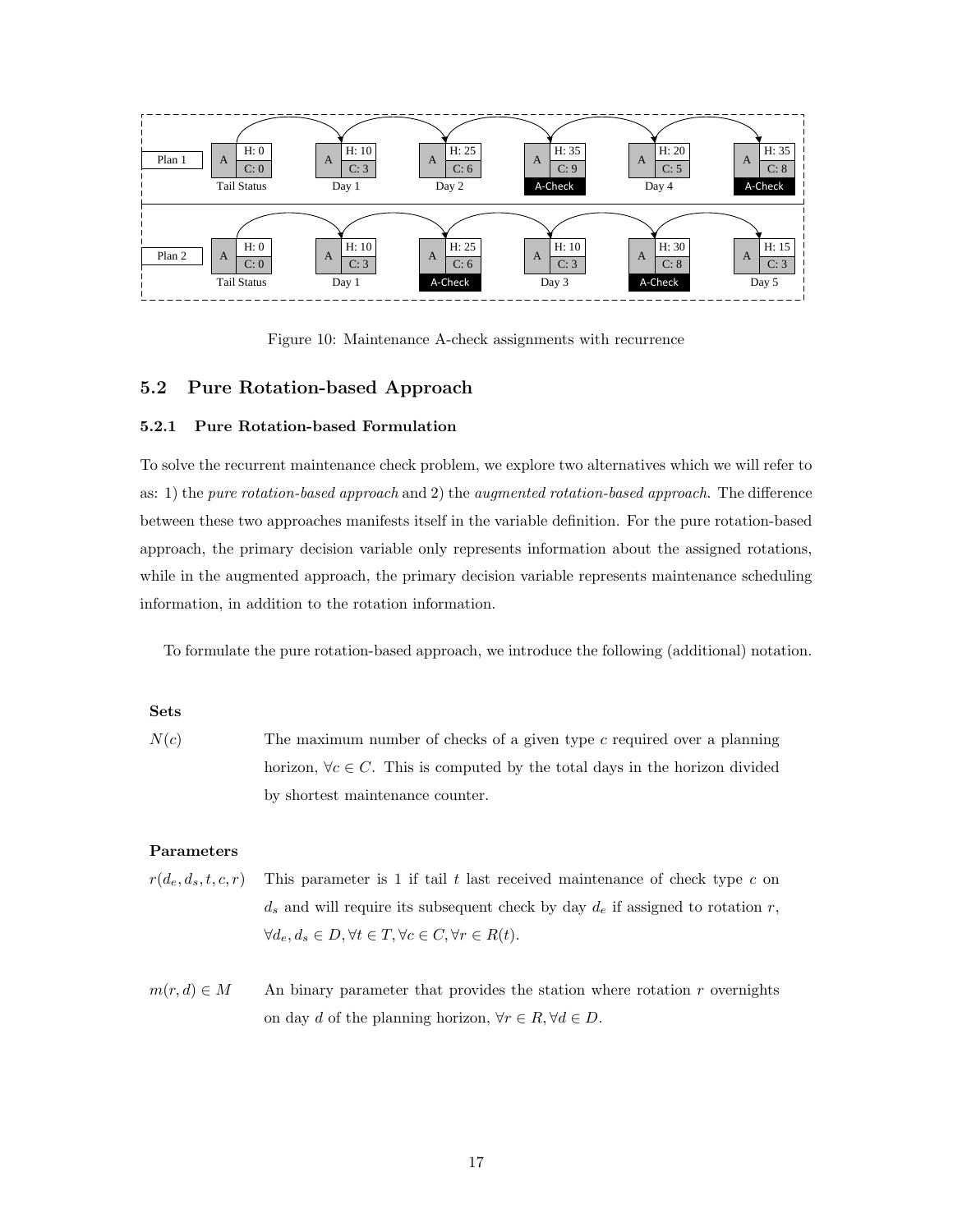### Variables

- $y_{tr}$  a binary variable that is 1 if rotation r is assigned to tail  $t, \forall t \in T, \forall r \in R(t)$ .
- $w_{ti}^n$ a binary variable that is 1 if tail  $t$  receives the  $n\text{-th}$  check of type  $c$  on day  $d$ of the planning horizon,  $\forall t \in T, \forall d \in D, \forall c \in C, \forall n \in N.$
- $v_{tmdc}$  a binary variable that is 1 if maintenance on tail t is performed at station m on day d of check type  $c, \forall t \in T, \forall m \in M, \forall d \in D, \forall c \in C$ .

Objective:

$$
\min \sum_{t \in T} \sum_{m \in M} \sum_{d \in D} \sum_{c \in C} v_{tmdc} \tag{10}
$$

Subject to:

$$
\sum_{t \in T} \sum_{r \in R(t)} \delta_{lr} y_{tr} = 1 \qquad \forall l \in L \quad (\delta_l) \qquad (11)
$$

$$
\sum_{r \in R(t)} y_{tr} = 1 \qquad \forall t \in T \quad (\theta_t) \qquad (12)
$$

$$
\sum_{\substack{d_1 \in D:\\d_1 \le d}} w_{td_1c}^1 - \sum_{r \in R(t)} r(d, 0, t, c, r) y_{tr} \ge 0
$$
\n<sup>1</sup>\n<sup>(13)</sup>

$$
\sum_{\substack{d_2 \in D:\\d_2 > d_1}} w_{tcd_2}^n - \left( w_{tcd_1}^{n-1} + \sum_{r \in R(t)} r(d, d_1, t, c, r) y_{tr} - 1 \right) \ge 0
$$
\n
$$
(14)
$$

$$
\substack{\iota_2 < u_1 \\ d_2 \le d}
$$

$$
v_{tmdc} - \left(\sum_{n \in N} w_{tdc}^n + \sum_{\substack{r \in R(t) \\ m(r,d) = m}} y_{tr} - 1\right) \ge 0
$$
\n
$$
(15)
$$

$$
\sum_{c \in C} \sum_{t \in T} \theta_c v_{tmdc} - \rho_{md} \le 0 \qquad \forall m \in M, \forall d \in D \quad (\beta_{md}) \tag{16}
$$

$$
y_{tr} \in \{0, 1\} \qquad \forall t \in T, \forall r \in R(t) \qquad (17)
$$

$$
v_{tmdc} \in \{0, 1\} \tag{18}
$$

$$
w_{tdc}^n \in \{0, 1\} \tag{19}
$$

$$
{}^{1}\forall t \in T, \forall d \in D, \forall c \in C \quad (\xi_{tdc})
$$
  
\n
$$
{}^{2}\forall t \in T, \forall d \in D, \forall d_{1} \in D, \forall c \in C, \forall n \in N(c) : n > 1 \quad (\kappa_{tdd_{1}cn})
$$
  
\n
$$
{}^{3}\forall t \in T, \forall m \in M, \forall d \in D, \forall c \in C \quad (\alpha_{tmdc})
$$
  
\n
$$
{}^{4}\forall t \in T, \forall m \in M, \forall d \in D, \forall c \in C
$$
  
\n
$$
{}^{5}\forall t \in T, \forall n \in N, \forall d \in D, \forall c \in C
$$

The objective function in equation (10) minimizes the total number of maintenance checks that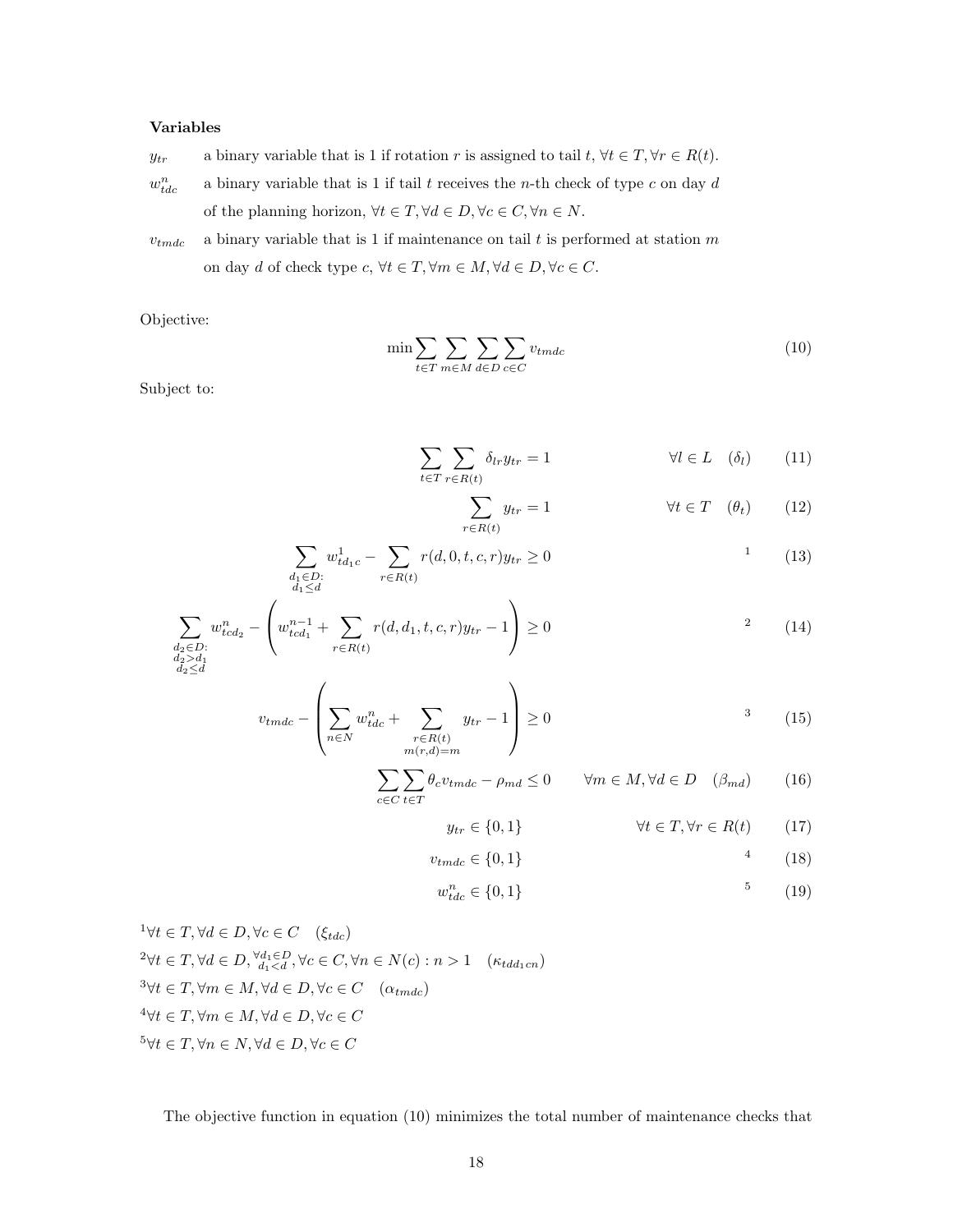are completed during the planning horizon. In constraint (11), we ensure line-of-flight coverage. In constraint (12) we require that each tail is assigned to a rotation.

The next set of constraints are used to enforce maintenance limits on assigned rotations. Constraint (13) requires a maintenance check to take place if the rotation assigned requires this check to be completed. For example, if a particular rotation is assigned that requires a maintenance check to be completed on or before day 2, then the first part of the constraint  $(w_{td_1c}^1)$  ensures that a maintenance check is scheduled anywhere between the beginning of the planning horizon and day 2. Similarly, constraints (14) require future checks to be performed relative to the deadline established by the timing of the preceding check. Constraint (15) connects the day and station of a maintenance check to the rotation that is selected. Constraint (16) enforces station capacity limits. Finally, constraint (17) to (19) require variable integrality. In addition, dual variables for all constraints are given in parenthesis.

#### 5.2.2 Solving the Pure Rotation-based Approach

We solve the pure rotation-based approach using column-generation, providing a subset of all possible rotations to the problem, solving the master problem and pricing out any additional rotations and including those with a negative reduced cost. As with the First Maintenance Check Problem from §4, in this approach we enumerate the set of all possible rotations, and then price out all of these rotations at each iteration to determine which ones to include in the restricted master problem. Using the dual variables from  $(11)$  to  $(15)$ , the reduced cost function is as follows:

$$
\bar{c}_{rt} = 0 - \sum_{l \in L} \delta_{lr} \beta_l - \theta_t + \sum_{d \in D} \sum_{c \in C} r(d, 0, t, c, r) \xi_{tdc} \n+ \sum_{d \in D} \sum_{d_1 < d} \sum_{c \in C} \sum_{n \in N} r(d, d_1, t, c, r) k_{tdd_1 cn} + \sum_{m \in M} \sum_{d \in D} \sum_{c \in C} m(r, d) \alpha_{tmdc}
$$
\n(20)

We first pre-compute the set of all possible rotations,  $\Omega_t^P$ . Next, we solve the restricted master problem above using a linear-programming solver. Subsequently, we price all rotations in the passive set of additional rotations  $\Omega_t^P$  and include those with negative reduced cost. Finally, we take the final LP solution of the restricted master problem and branch on the  $y_{tr}$  variables to obtain an integer solution.

We construct all possible rotations corresponding to the length of the planning horizon that can be formed by linking lines-of-flight that can be connected (i.e. arrive and depart at the same station within a given time window). We will refer to the total set of rotations as the passive set  $(\Omega_t^P)$  from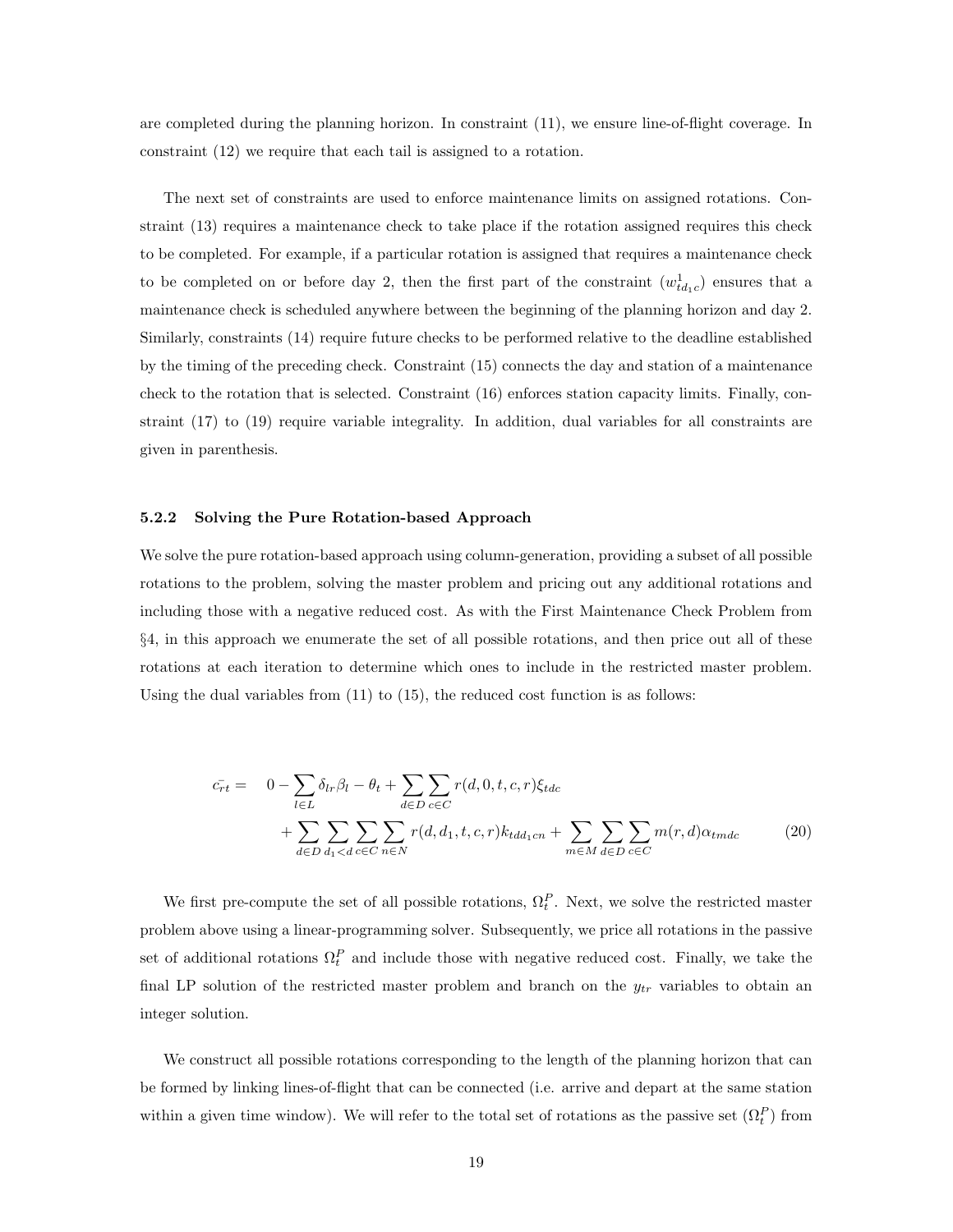which rotations are included in the restricted master problem. With this set of rotations, we are now ready to solve the pure-rotation based approach.

#### 5.2.3 Pure Rotation-based Computational Results

The pure rotation-based approach is solved using a column-generation approach in which rotations are pre-processed. To initialize the restricted master problem, we start with a set of columns we know to satisfy all the constraints of the optimization problem. In practice, however, these columns are not feasible because the lines-of-flight from one day to the next may not actually connect. In other words, such a rotation is technically infeasible, however, it can be used to satisfy the maintenance requirements. These columns provide an initial basic feasible solution, however, and we apply a suitably large penalty in the objective function to guarantee that they will ultimately be pivoted out of the solution to the restricted master.

As outlined in Figure (11), we continue to price additional rotations with each iteration. We loop through the candidate rotations for each tail, pricing them out with the current dual values and, for each tail, stop as soon as we find a negative rotation.



Figure 11: Column generation approach using pre-processed rotations

The results are shown in Figure (12) where we solve the restricted master problem (LP), and for comparison purposes, the corresponding restricted master IP. We emphasize that these results are time constrained. That is, each IP iteration was permitted to run for a maximum of 600 seconds of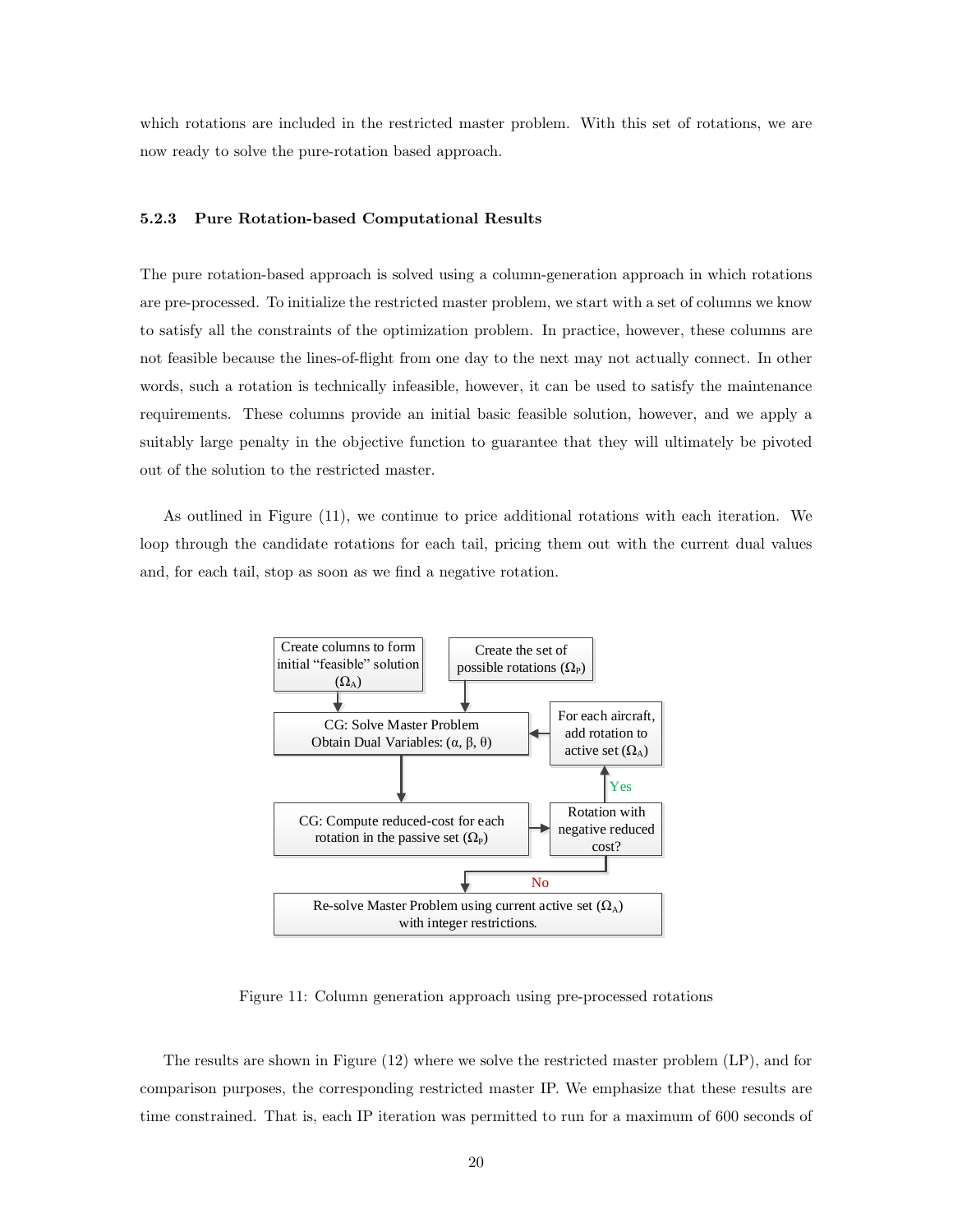

(a) Objective function value (maintenance counts excluding penalty) progression (b) Rotations included in restricted master

Figure 12: Solution approach to pure-rotation based model

CPU time or until it reached a solution, whichever came first. Note that, after iteration 41, as seen in Figure (13),all IPs corresponding to the current LP fail to solve within 600 seconds.

Furthermore, when comparing the IP solution to the LP solution, we note a growing divergence in objective function value as the number of iterations increase. In other words, solving the LP relaxation for the pure rotation-based approach does not appear to be an effective bound on the total number of maintenance checks that must be completed from the IP solution.

Therefore, we suggest that the pure rotation-based approach is not viable for most instances of the maintenance recovery problem with recurring checks. It motivates us, however, to consider an alternative formulation, the augmented-rotation based model, which combines all rotation information into a single variable."



Figure 13: Pure rotation-based solution time results for IP solution.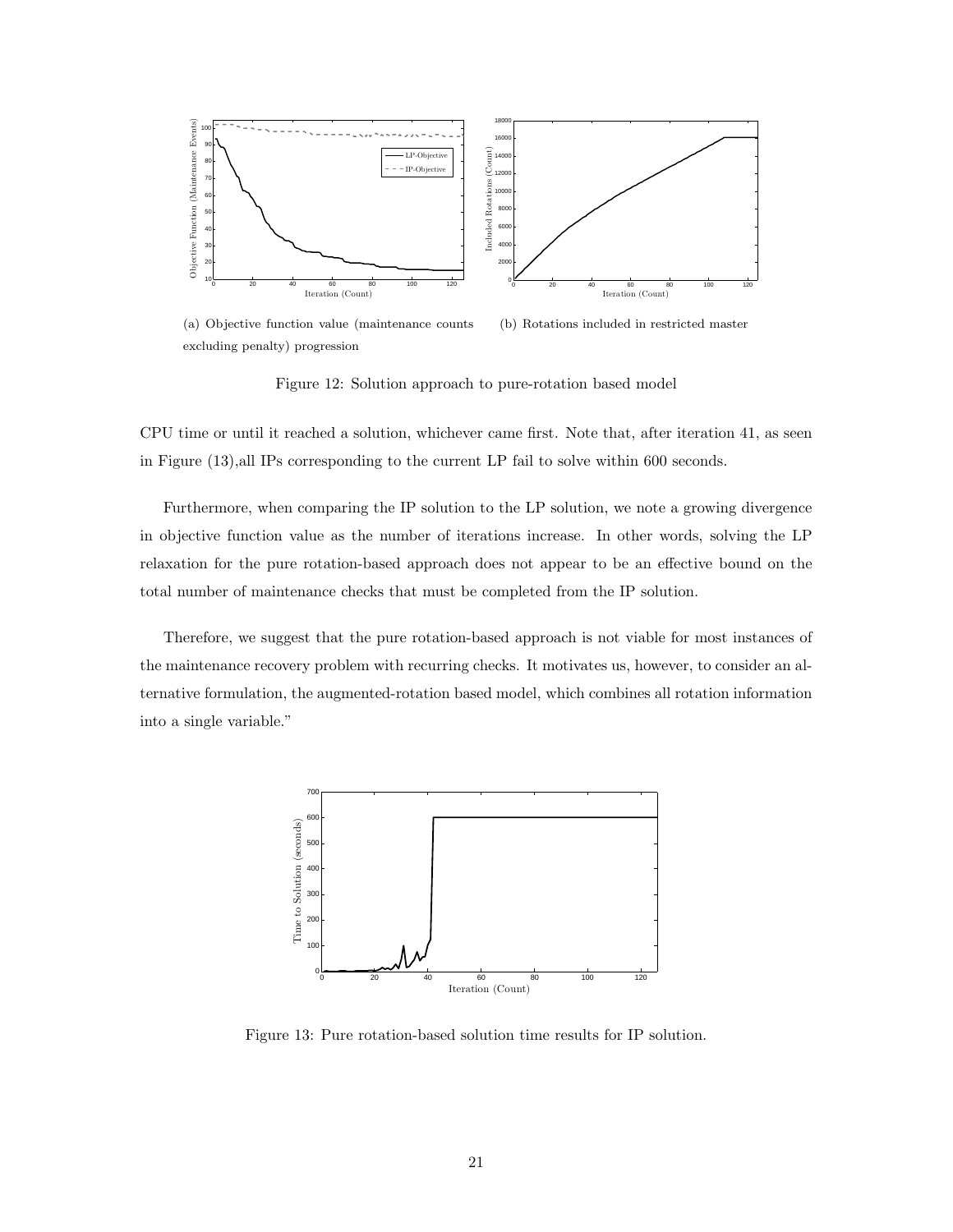### 5.3 Augmented Rotation-based Approach

### 5.3.1 Augmented Rotation-based Formulation

In the pure rotation-based approach, sequences of lines-of-flight are strung together to form multiday sequences of flights and additional variables and constraints are used to enforce maintenance checks. In the augmented rotation-based approach, we build the maintenance checks directly into the rotation. We use the variable  $v_{tr}$  to determine which rotation is assigned to a particular tail t. However, in this case, a rotation consists not only of a set of lines-of-flight, but also includes a set of maintenance checks, including their respective scheduled day and station, that will be performed if such a rotation is selected. As a result, this formulation requires a larger number for variables, but the number of constraints is reduced.

## Sets

 $R^A$  The set of all augmented rotations.

 $R^{A}(t) \subseteq R^{A}$  The set of all augmented rotations that can be assigned to tail t,  $\forall t \in T$ .

## Parameters

| $\kappa_r$   | The number of maintenance checks that are contained within ro-               |
|--------------|------------------------------------------------------------------------------|
|              | tation $r, \forall r \in R$ .                                                |
| $\xi_{crsd}$ | A binary parameter that indicates whether rotation $r$ contains              |
|              | a check of type c at station s on day d of the planning horizon,             |
|              | $\forall c \in C, \forall r \in R^{A}(t), \forall s \in M, \forall d \in D.$ |

## Variables

 $v_{tr}$  a binary variable that is 1 if augmented-rotation r is assigned to tail  $t, \, \forall t \in T, \forall r \in R^A(t).$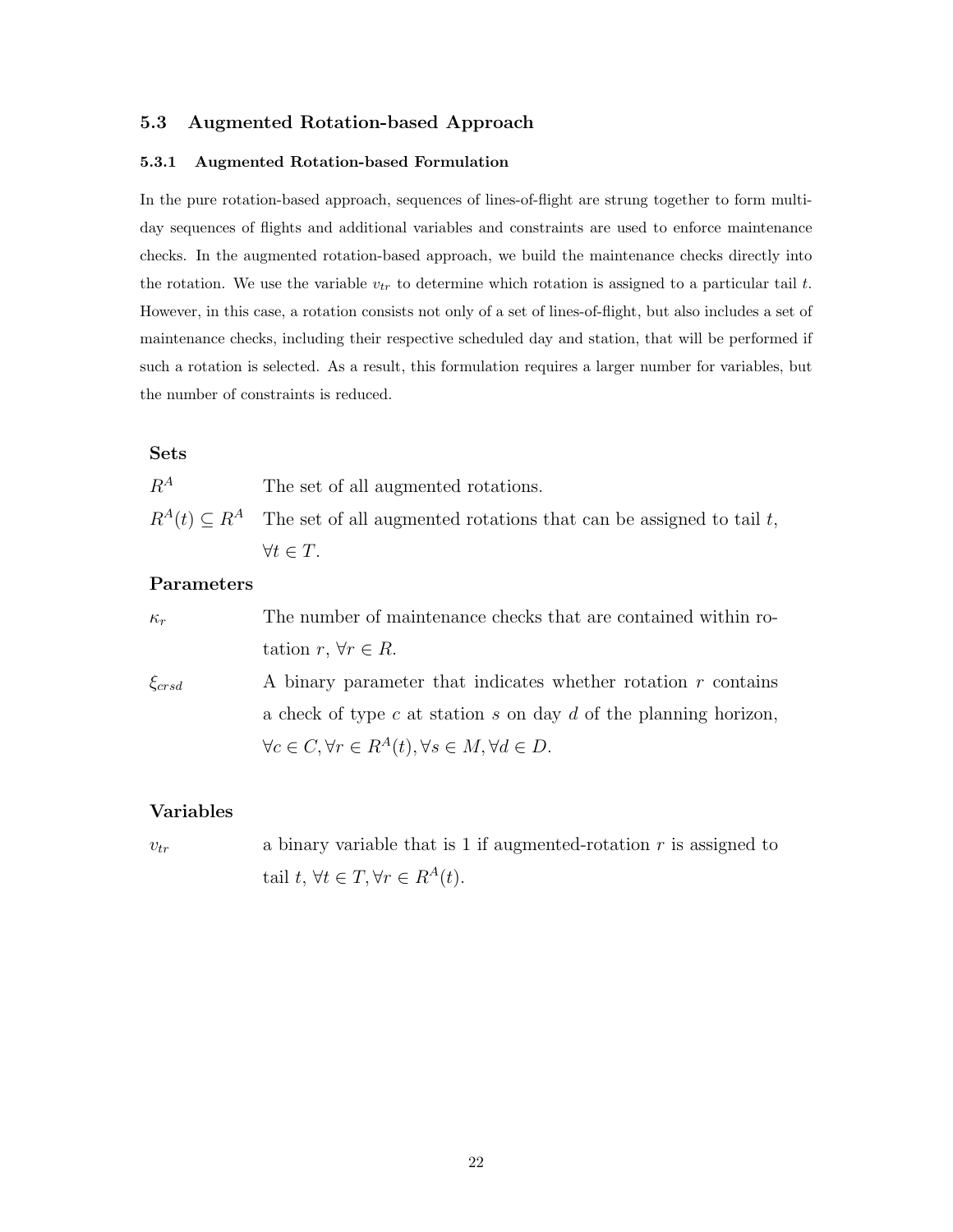Objective:

$$
\min \sum_{t \in T} \sum_{r \in R^A(t)} \kappa_r v_{tr} \tag{21}
$$

Subject to:

$$
\sum_{r \in R^A(t)} v_{rt} = 1 \qquad \qquad \forall t \in T \quad (\theta_t) \tag{22}
$$

$$
\sum_{t \in T} \sum_{r \in R^A(t)} \delta_{lr} v_{tr} = 1 \qquad \qquad \forall l \in L \quad (\beta_l) \tag{23}
$$

$$
\sum_{t \in T} \sum_{r \in R^A(t)} \sum_{c \in C} \theta_c \xi_{crsd} v_{rt} \le \rho_{sd} \qquad \qquad \forall s \in M, \forall d \in D \quad (\alpha_{sd}) \tag{24}
$$

$$
v_{tr} \in \{0, 1\} \qquad \forall t \in T, \forall r \in R^A(t) \tag{25}
$$

The objective in equation (21) minimizes the total number of maintenance checks performed over the planning horizon. Constraint (22) ensures that each tail is assigned a particular rotation. Constraint (23) requires each line-of-flight over the course of the planning horizon to be covered. Finally constraint (24) ensures that the capacity of a maintenance block, measured in available man-hours, is not exceeded. In addition, dual variables for all constraints are given in parenthesis. Note that, relative to the pure rotation-based approach, the augmented rotation-based approach has far fewer constraints, because all maintenance feasibility issues are embedded within the variable definition, but far more variables.

#### 5.3.2 Solving the Augmented Rotation-based Formulation

In section (5.2.2), we discussed the exhaustive set of rotations used to solve the pure rotationbased approach. The augmented rotation-based approach builds on this approach by interspersing maintenance tasks as necessary.

Starting with an exhaustive set of rotations, for the augmented rotation-based formulation, we most now convert each rotation into a collection of augmented rotations by inserting maintenance checks. In Figure (14), we provide a possible rotation to demonstrate our algorithm which will insert maintenance checks where appropriate. In this rotation, an aircraft flies five lines-of-flight over the course of a five day horizon. As noted on the diagram, each line-of-flight has a certain number of hours (H) and cycles (C) associated with it. For simplicity of this example, we ignore the calendar days maintenance counter. Moreover, in this example, each station at the end of the day features the opportunity to perform aircraft maintenance.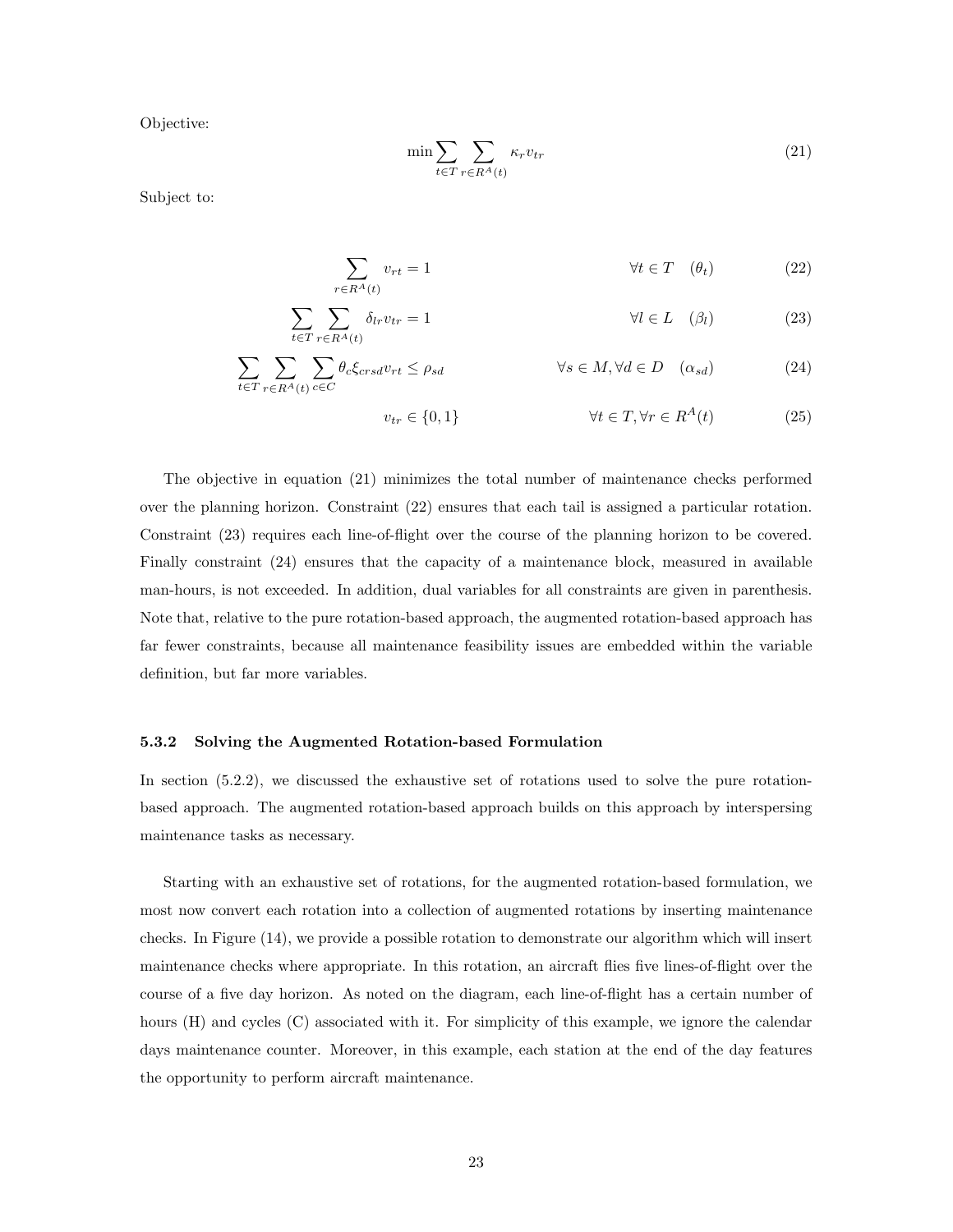

Figure 14: Sample conjunction of five lines-of-flight

To determine the set of possible rotations for a particular tail, we begin by defining the tail properties as seen in Figure (15) below. This indicates that we are building rotations for Tail  $#1$ , which just completed an A-Check, and thus its maintenance counters for this check are set to zero. In addition, this tail still has 50 flight hours and 30 cycles before it requires its next B-Check.

| Tail #1        |               | Current | Limit |
|----------------|---------------|---------|-------|
| A-check        | Hours $(H)$ : |         | 40    |
|                | Cycles (C):   |         | 10    |
| <b>B-check</b> | Hours $(H)$ : | 50      | 80    |
|                | Cycles (C):   | 30      |       |

Figure 15: Tail information used for generation

Figure (16) shows four augmented rotations associated with the basic rotation from Figure (14). Rotation 1 features the first maintenance check on day 2, as this is the farthest the aircraft can go without a B-check given the characteristics (flying hours and cycles) of the lines-of-flight. In addition, an A-check follows the next day, because of the flight hour and cycle count. For rotation 2, given that we are allowed to perform maintenance at most one day early, the B-check is now scheduled for day 1, while the A-checks remain the same. For rotation 3, not only is the B-check moved one day forward, but now the A-check could also be performed one day earlier than required. However, performing this A-check early requires another A-check to be added on day 4. Finally, in rotation 4, the A-check that was added on day 4 for rotation 3 can also be performed a day earlier. As such, in this rotation, the A-checks follow each other directly. As the application of the problem expands to larger data sets, one could argue that rotation 4, while feasible, performs two successive A-checks, which may be undesirable from a capacity planning perspective and therefore should be eliminated. In our approach, however, we do not eliminate such rotations.

In theory, the number of augmented rotations for any given basic rotation and aircraft (with its current set of characteristics relative to the different types of maintenance checks) can be exponential,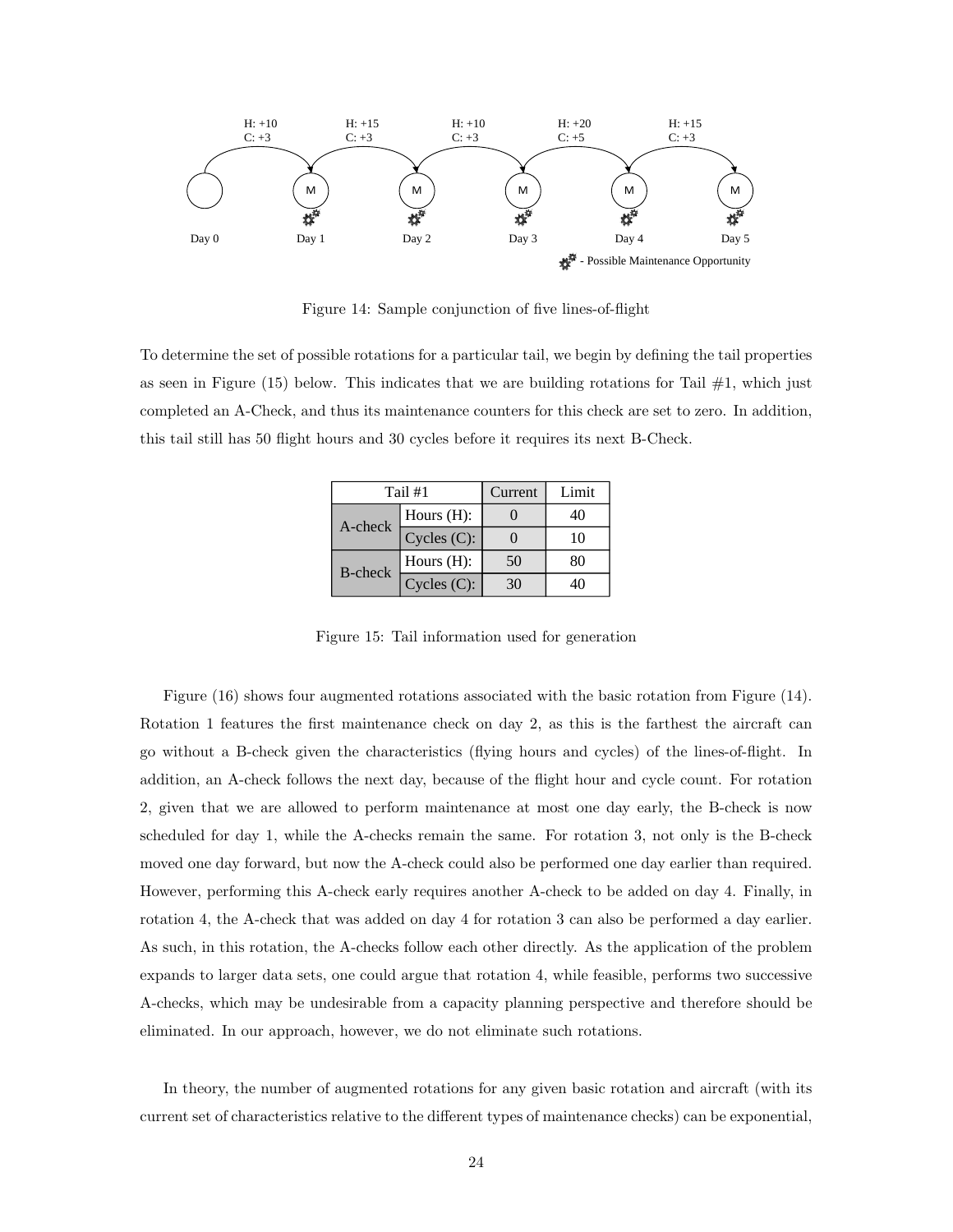

Figure 16: Sample of possible rotations including maintenance

with the option of scheduling or not scheduling each possible maintenance check at each possible overnight at a maintenance station. In practice, this is too large to be tractable. In addition, many of these augmented rotations will either be maintenance-infeasible (e.g. by leaving too much time between maintenance checks) or highly undesirable and unlikely to be included in an optimal solution.

We therefore limit the augmentations that we include in our computational experiments. In our approach, we incorporate three business requirements into the rotation generation process. First, we define whether or not a maintenance check will be scheduled at the end of the planning horizon. This allows of the scheduling of a maintenance check at the end of the recovery horizon even if maintenance is not necessary for the aircraft. Next, we restrict the number of days early maintenance can be performed. Finally, we define a parameter that controls whether two maintenance checks can be scheduled on the same day.

The augmented rotation-based approach contains a large number of variables, even for relatively short planning horizons. In Figure (17), we graphically demonstrate the impact of each additional day of the planning horizon on the number of possible augmented rotations. However, in our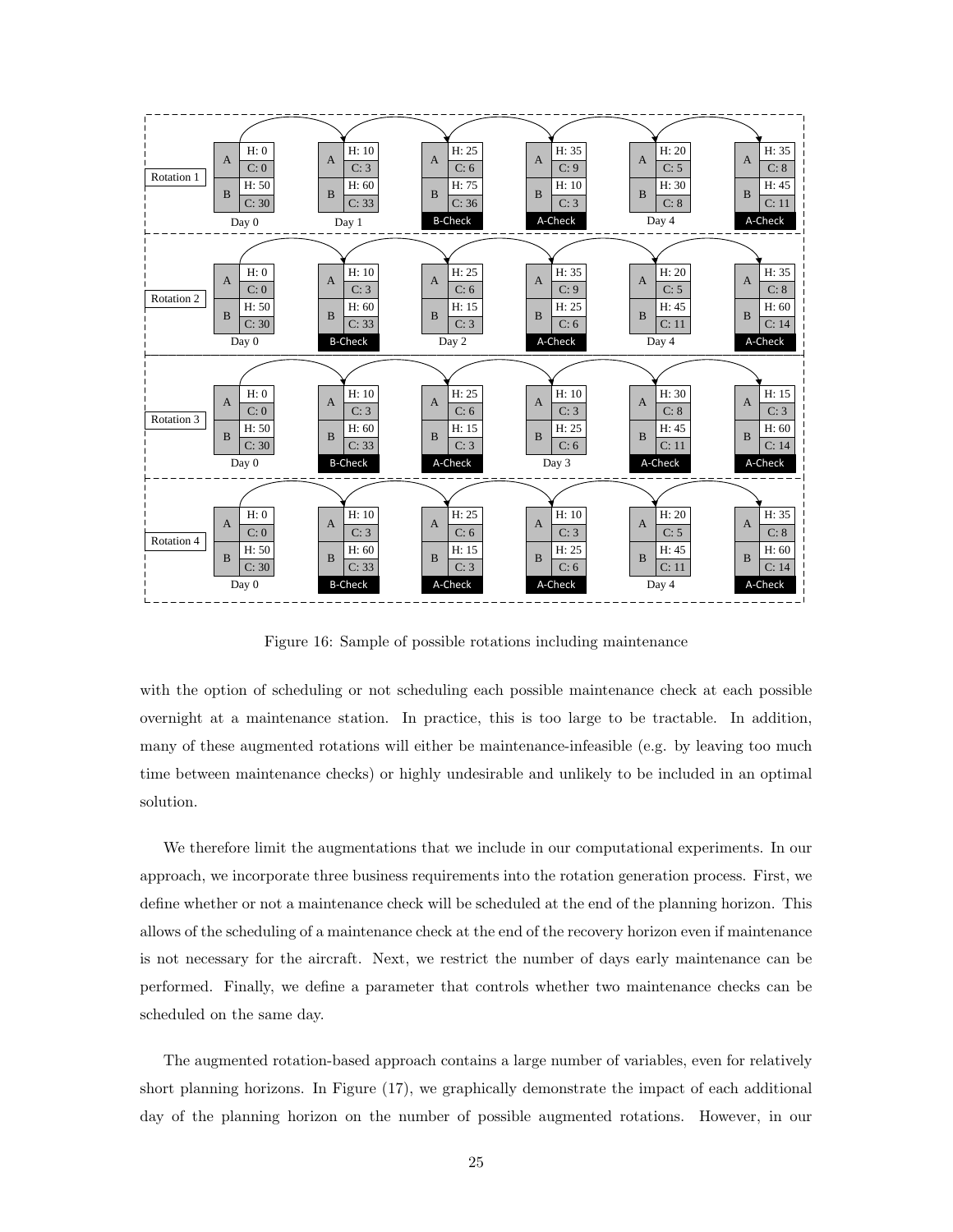solution approach, we will not solve a problem containing all variables simultaneously. Instead, we use a similar approach as to the one posed for the pure rotation-based approach previously, whereby we use a column-generation approach to price out only those variables that improve the objective.



Figure 17: Passive-set  $(\Omega_t^P)$  variable count

We begin by solving the optimization problem with a subset of all possible augmented rotations, the active-set  $(\Omega_t^A)$ . With these dual-variables, we note the reduced-cost equation that will be used to price each of the additional rotations from passive set. The passive set includes all feasible rotations and their respective maintenance tasks. This reduced-cost equation is shown in (26). Note that the dual-variable  $\theta_t$  has an implied 0/1 multiplier. That is, the dual-variable  $\theta_t$  is only applied if the proposed rotation can actually be flown by tail  $t$  for which it is being considered. Otherwise, this variable is not considered in the reduced-cost calculation. As noted earlier, if a  $\overline{c_{rt}}$  is negative, then this variable is included in the active-set and the master problem is resolved. We iterate between solving the optimization problem (master problem) and the pricing problem until we cannot find a rotation that has a negative reduced-cost.

$$
\overline{c_{rt}} = \kappa_r - \sum_{c \in C} \sum_{s \in M} \sum_{d \in D} \xi_{crsd} \alpha_{sd} - \sum_{l \in L(t)} \delta_{lr} \beta_l - \theta_t \tag{26}
$$

#### 5.3.3 Augmented Rotation-based Approach Results

We implemented our approach using the  $C++$  programming language with CPLEX as our solver. System specifications for our computational experiments include an Intel Core i7 processor with a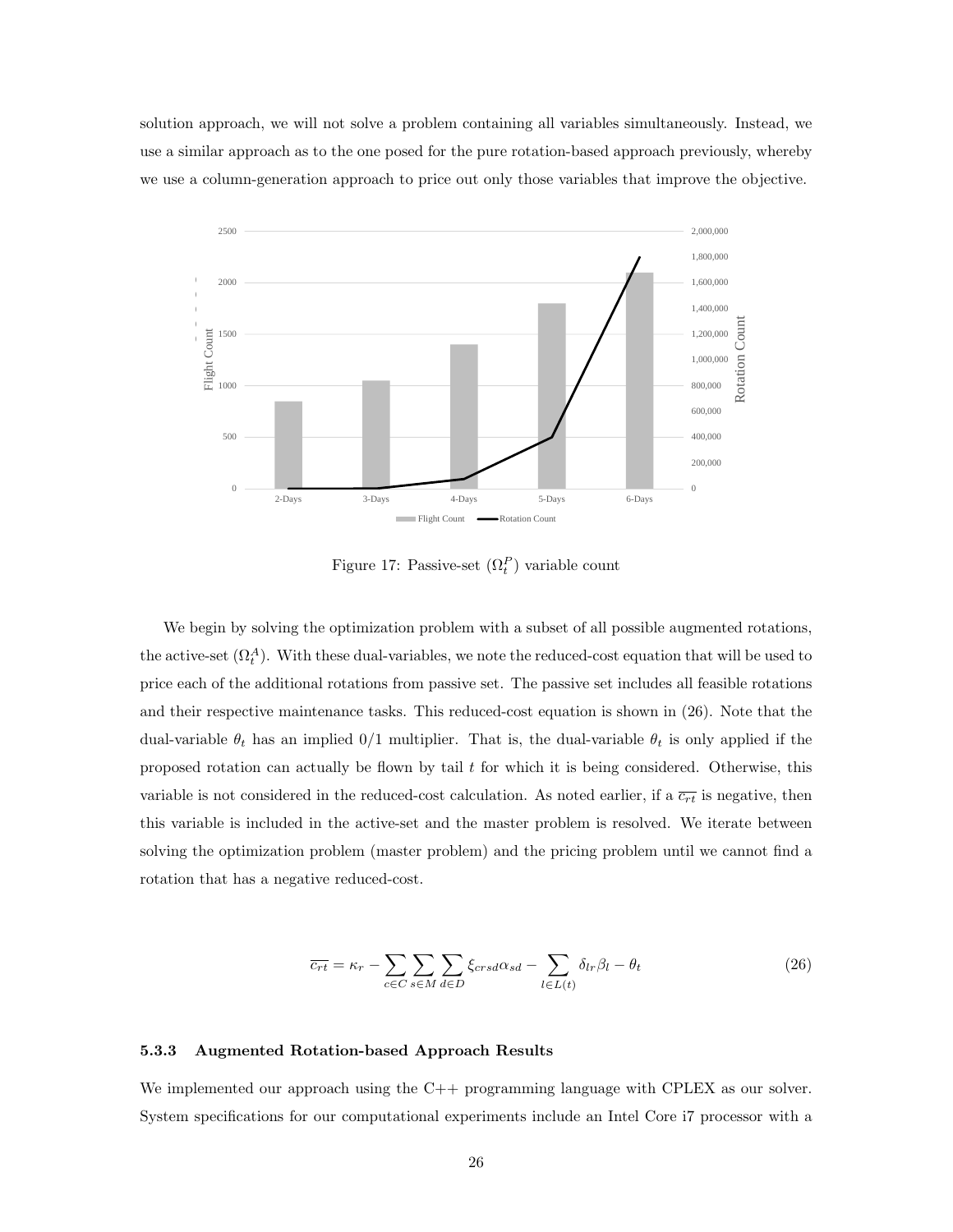2.8GHz clock speed and 8GB of main memory. Our implementation is based on serial execution and does not take advantage of multiple processors (or processor cores). However, note that the pricing problem, as illustrated in our approach, is an independent problem. More specifically, solving a pricing problem for a particular tail does not involve any cross-tail constraints. As such, solving such a problem lends itself to parallelization for improved computational performance.

We now provide computational results for both the pure rotation-based and augmented rotationbased problems illustrated earlier in this section. These results suggest that only the augmented rotation-based approach provides a solution to the recurring maintenance check problem in a reasonable amount of computation time.

In Figure (18), we illustrate the effectiveness of our approach. That is, this figure illustrates the convergence of the algorithm to a solution.

To initialize the restricted master problem, we employ the same technique as in the pure rotationbased approach. That is, we start with a set of columns we know to satisfy all the constraints of the optimization problem. Given the fact that some non-feasible rotations are included as part of the solution approach, the objective function (excluding the penalty-coefficients) can actually increase during the column-generation process. That is, we find a rotation in the passive set that, when included, reduces the overall objective function value (by removing an infeasible rotation with an artificially high objective function coefficient), however, given this rotation the total number of maintenance checks actually increases. Since we apply a suitably large penalty in the objective function, these columns will eventually be pivoted out of the solution to the restricted master.

Solving the five-day horizon problem is done over the course of 204 iterations of the modified column-generation solution algorithms. The objective function shown here is the total number of checks that are included in the final set of assigned rotations.

Thus far we solved the maintenance recovery problem with recurring checks. Based on our results, the augmented-rotation-based approach appears most successful in solving the problem both from a feasibility and speed-to-solution perspective.

## 6 Conclusions and Future Work

We have considered the maintenance recovery problem (MRP), which seeks to recover a disrupted maintenance plan. In our approach, we evaluated two variations of the problem. In the first, we only considered the most imminent ("next") required maintenance activity for each aircraft, and try to push these checks as far into the future as possible (i.e. minimize the number of such checks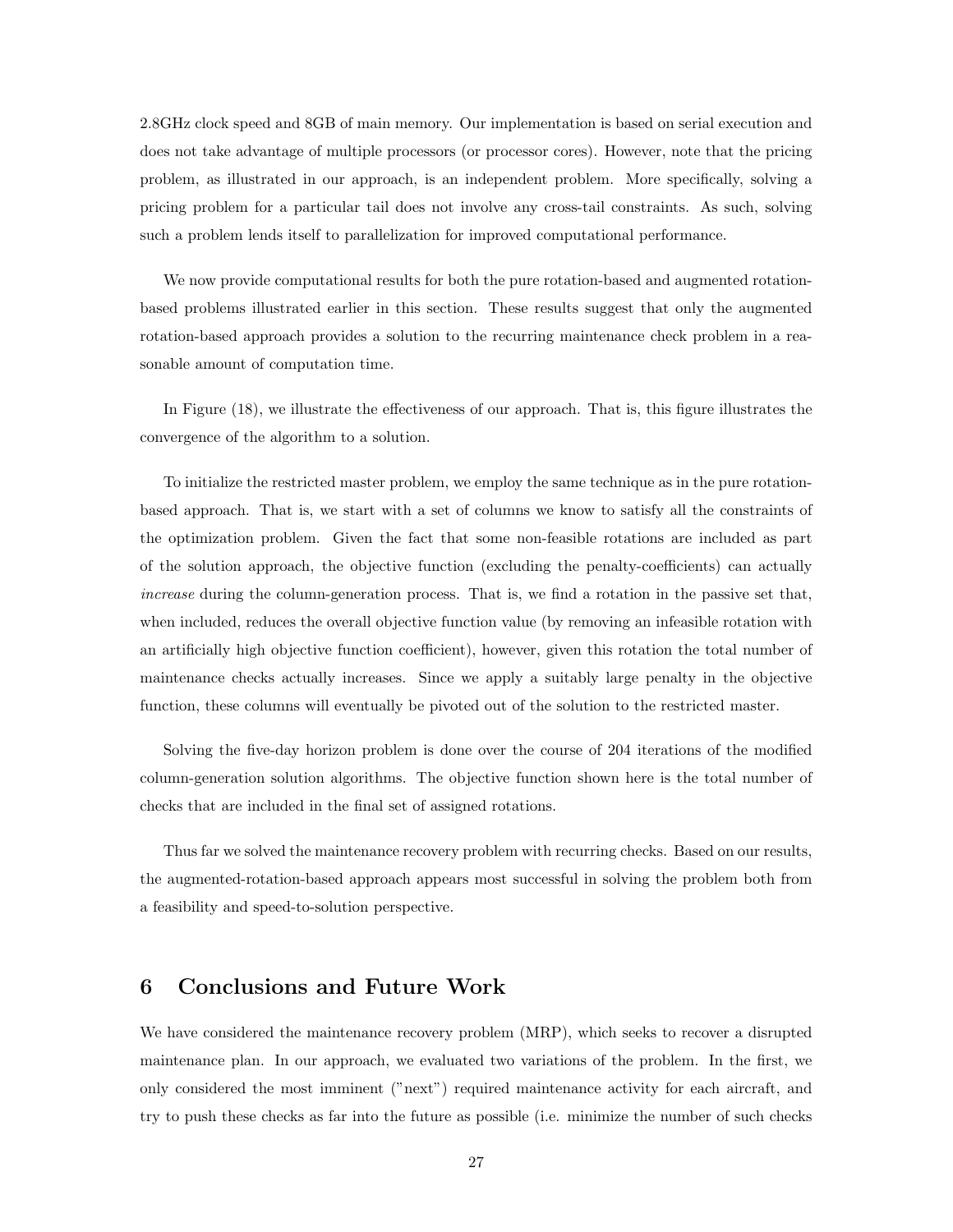

Figure 18: Solution approach to augmented-rotation-based model

that must fall in a short-term time horizon). This provided a foundation for the more realistic, and more complex, second variation in which we develop a solution methodology for a specified recovery horizon throughout which we seek to minimize the total number of maintenance checks required to attain feasibility.

We presented two different formulations (based on *pure*- and *augmented-rotations*) to address this second variation, discussed the challenges associated with solving these different formulations, and developed solution techniques for each to achieve tractability.

As we have shown, each of these problems can be effectively solved using a column-generation approach in which the rotations are augmented to include maintenance checks within each actual rotation. Furthermore, we can solve the rolling horizon model using two different objectives to assist in the maintenance man-power planning process, which illustrates an extension to this particular problem.

As for future work, we believe that there is applicability of our models not only for recovery, but for maintenance planning as well. More specifically, as we solve the augmented rotation-based approach, we realize the work that is performed by all aircraft over the course of the planning period. These line-of-flight assignments imply the checks that must be realized, much like the maintenance recovery problem. However, if solved for a longer horizon, the maintenance capacity required at each station can be noted, as seen in Figure (19). Based on these requirements, maintenance man-power can be accurately predicted despite changing airline plans. This is because our recovery approach reveals the cyclical nature of maintenance checks. That is, we emphasize less the *specific* tail that rotates through a maintenance station, but rather that a tail rotates through a maintenance station.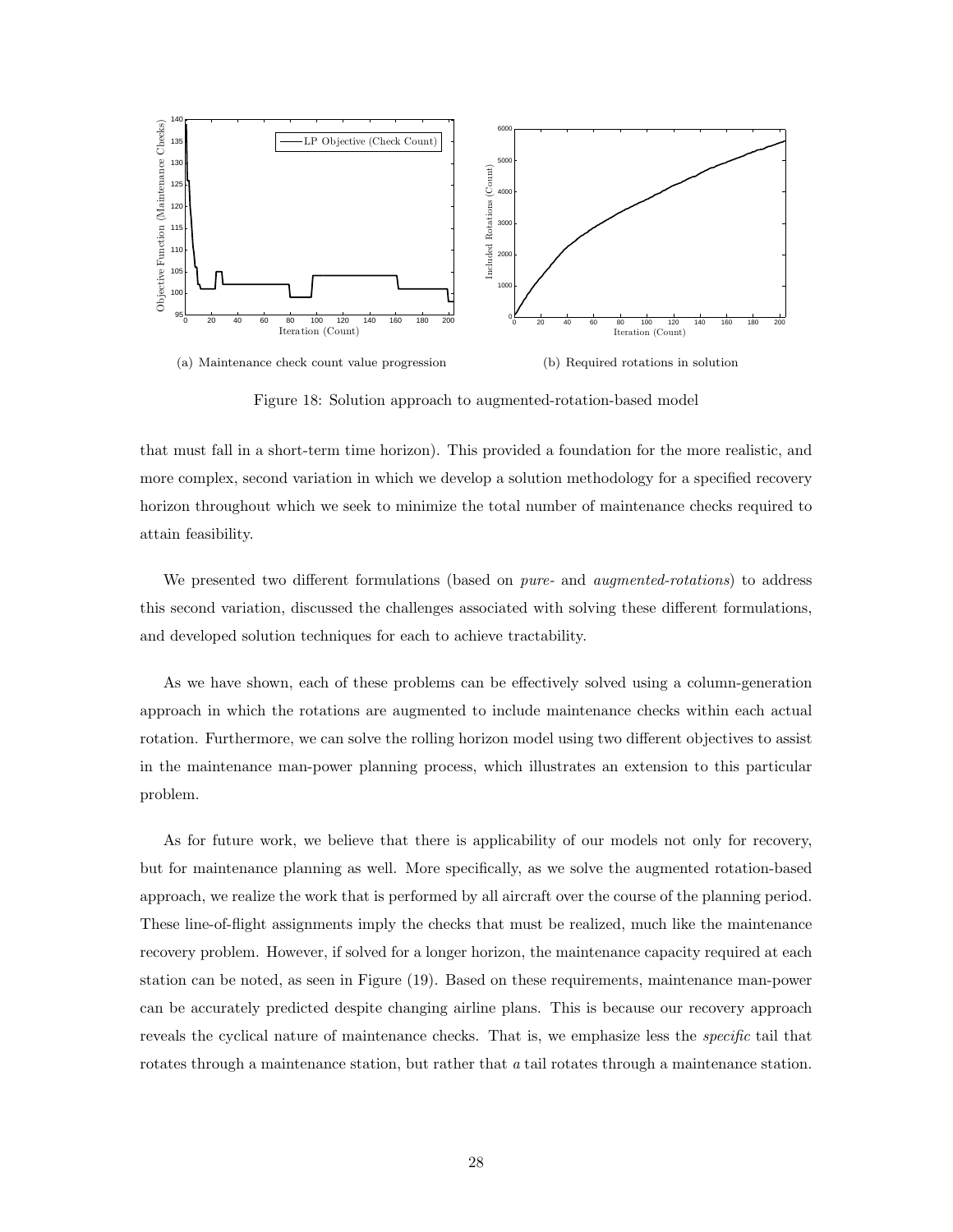

Figure 19: Maintenance capacity planning based on rolling horizon approach

## References

- Khaled F. Abdelghany, Ahmed F. Abdelghany, and Goutham Ekollu. An integrated decision support tool for airlines schedule recovery during irregular operations. European Journal of Operational  $Research, 185(2):825 - 848, 2008. ISSN 0377-2217.$
- Cynthia Barnhart, Ellis Johnson, George Nemhauser, Martin Savelsbergh, and Pamela H. Vance. Branch-and-price: Column generation for solving huge integer programs. Operations Research, 46 (3):316–329, 1998.
- Lloyd Clarke, Ellis Johnson, George Nemhauser, and Zhongxi Zhu. The aircraft rotation problem. Annals of Operations Research, 69(1):33–46, 1997. doi: 10.1023/A:1018945415148.
- Amy M. Cohn and Cynthia Barnhart. Improving crew scheduling by incorporating key maintenance routing decisions. Operations Research, 51(3):387–396, 2003. ISSN 0030364X.
- Mark S. Daskin and Nicholaos D. Panayotopoulos. A Lagrangian Relaxation Approach to Assigning Aircraft to Routes in Hub and Spoke Networks. Transportation Science, 23(2):91–99, 1989.
- Delta. Annual 10-k company filing. 2010.
- Niklaus Eggenberg, Matteo Salani, and Michel Bierlaire. Constraint-specific recovery network for solving airline recovery problems. Computers & Operations Research,  $37(6)$ :1014 – 1026, 2010. ISSN 0305-0548.
- Ram Gopalan and Kalyan T. Talluri. The aircraft maintenance routing problem. Operations Research, 46(2):260–271, 1998. ISSN 0030364X.